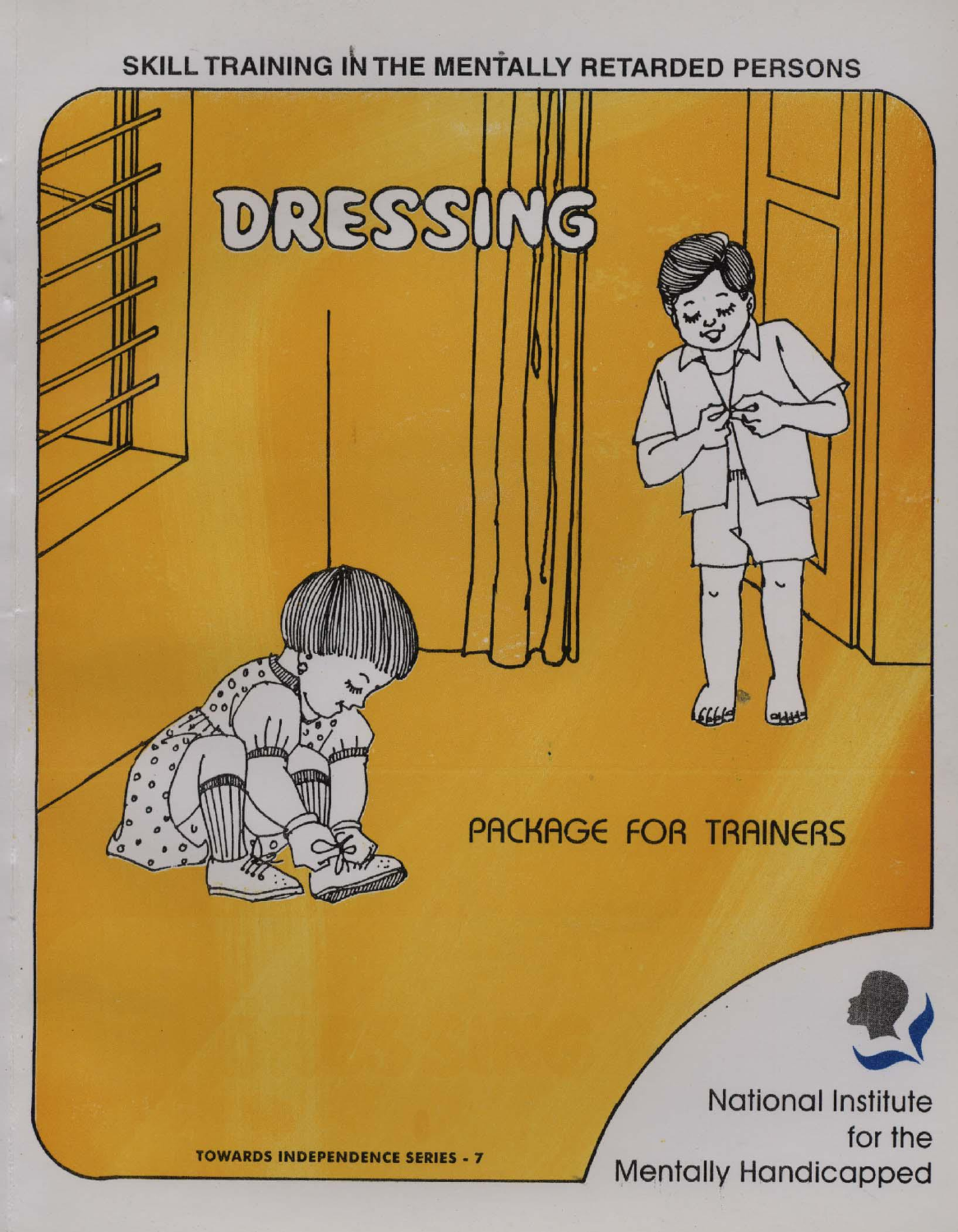Towards Independence Series - 7

### SKILL TRAINING IN THE MENTALLY RETARDED PERSONS

A PACKAGE FOR TRAINERS

# • DRESSING

• (Funded by UNICEF)

### National Institute for the Mentally Handicapped

(Ministry of Welfare, Govt. of India) Man ovikas Nagar, Bowenpally, Secunderabad 500 011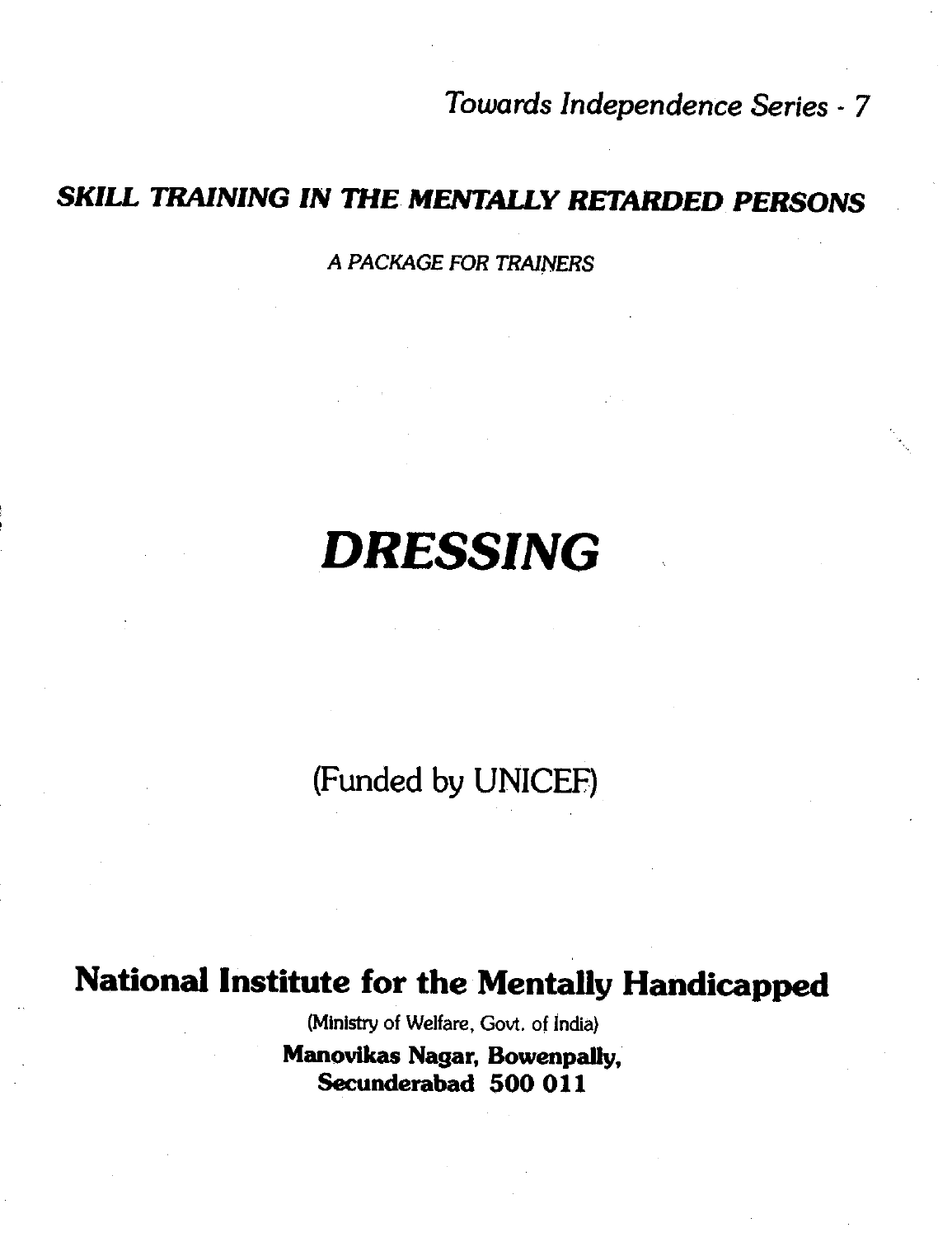Copyright © National Institute for the Mentally Handicapped, 1990 All rights reserved.

Reprint 2001

#### Contributors:

M.S. (Sp. Ed.) Ph. D., D.S.Ed. **Project Coordinator Research Officer** 

Jayanthi Narayan A.T. Thressia Kutty<br>M.s. (Sp. Ed.) Ph. D., D.S.Ed. M.A., B.Ed., D.S.Ed.

L

I

1:

#### Other titles in the series:

- \* Gross Motor Skills
- \* Fine Motor Skills
- \* Eating Skills
- \* Toilet Training
- \* Tooth Brushing
- \* Bathing
- \* Grooming
- **Social Skills**

#### Artist : K. Nageswar Rao

Ķ

Printed at : Sree Ramana Process, Secunderabad. Hello : 7811750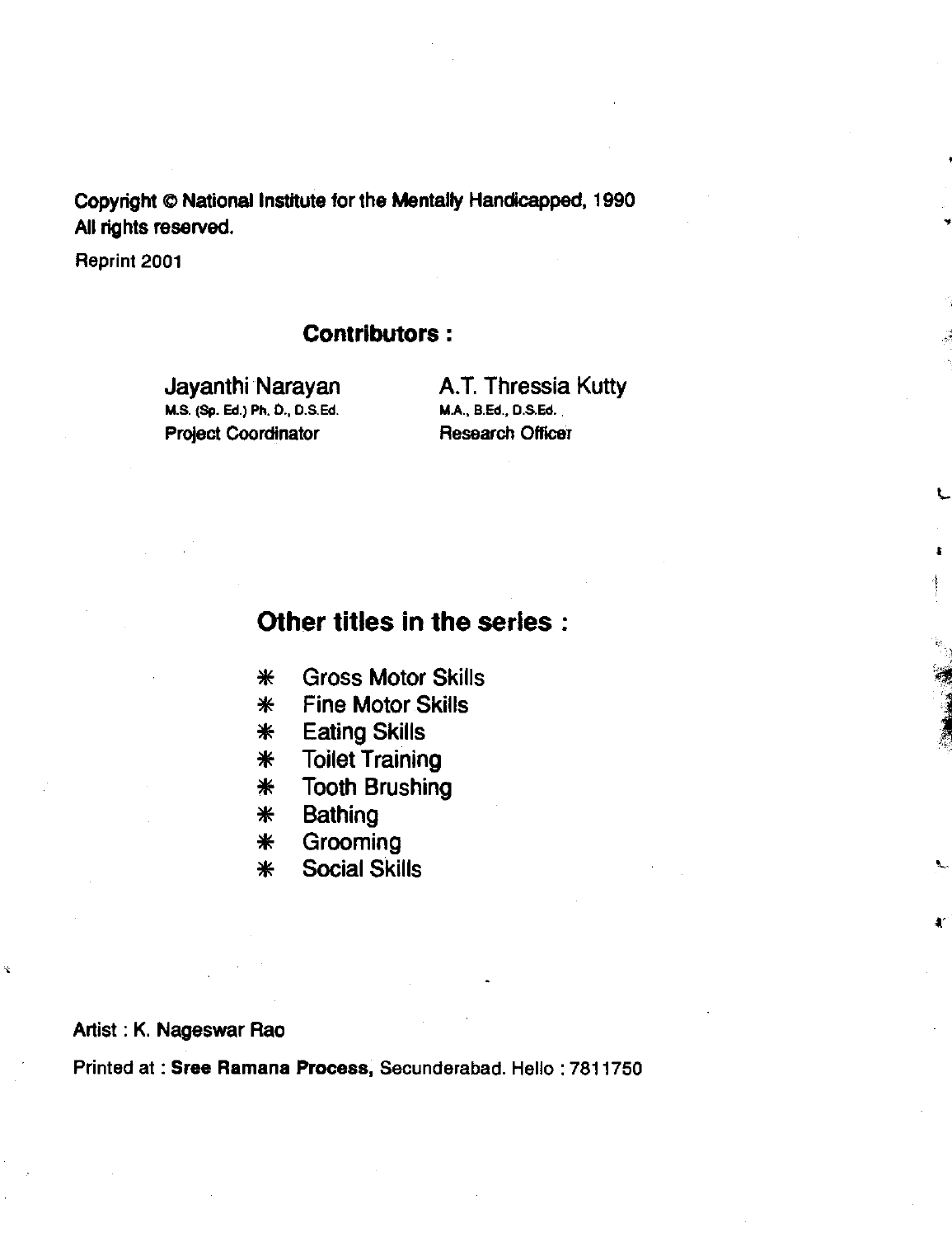### ABOUT THE BOOKLET ........

This book is one among the series of books developed for the benefit of the parents and trainers of the mentally retarded •and developmentally delayed children. The activities in which' these children are to be trained for independent living are very many. Among them, feeding, toiletting, brushing, grooming, bathing, dressing, groos and fine motor activities and socialization are some of the basic and important skills. This series of books provide in a step by step manner, procedures for finding out the delay or deficit in the child and the steps in training them. Simple language is used with appropriate illustrations so that parents and other trainers can easily follow the steps. It should be remembered that the activities listed are some of the basic ones. Common sense and imagination of the trainers will be of great assistance in enhancing the skill in the child. We hope that the trainers find these booklets useful to them.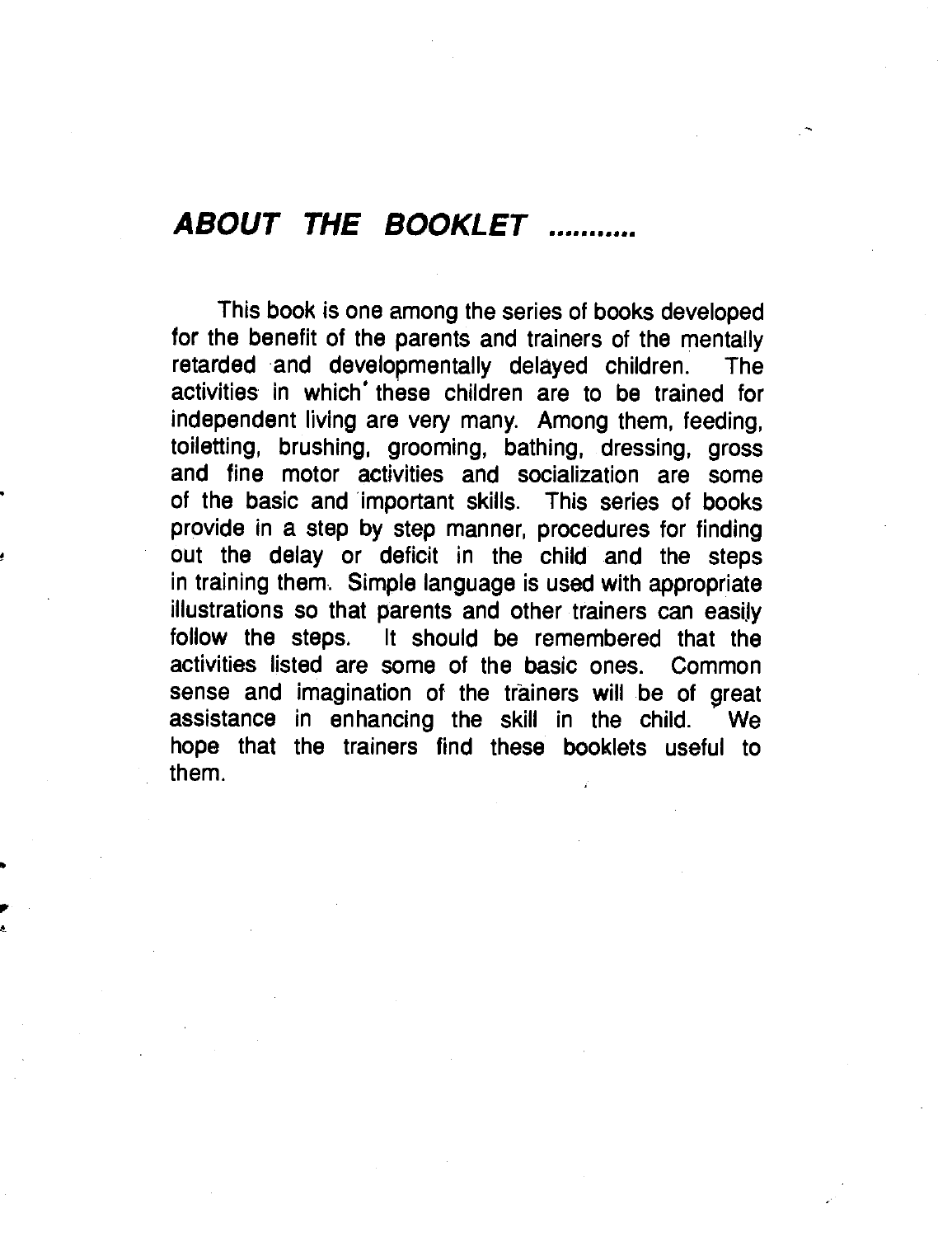### ACKNOWLEDGEMENTS

The project team expresses sincere thanks to UNICEF forfunding this project. The advice and guidance provided bythe following project advisory committee members periodically during the course of the project is gratefully acknowledged.

#### Project Advisory Committee **Institute members**

Dr. V. Kumaraiah Dr. D.K. Menon<br>Associate Professor (CL Psv) Director Associate Professor (Cl. Psy) NIMHANS, Bangalore

Ms. V. Vimala, Dr. T. Madhavan Vice Principal **Asst.** Prof. of Psychiatry Balavihar Training School Madras

Prof. K.C. Panda, Mr. T.A. Subba Rao Principal Lect. in Speech Pathology<br>
Regional College of Education 8 Audiology Regional College of Education Bhubaneswar

Dr. N.K. Jangira **Mrs. Reeta Peshawaria**<br>Professor (Special Education) Lect. in Cl. Psychology Professor (Special Education) NCERT, New Delhi

Ms. Girija Devi Asst. Communication Devt. Officer UNICEF, Hyderabad

\*

The guidance and suggestions of Dr. D.K. Menon, Director, NIMH are especially acknowledged with special reference. The efficient secretarial assistance in typing out the drafts throughout the project by Sri A. Venkateswara Rao requires a special mention and grateful acknowledgement. The administrative support by Sri T. Pitchaiah, Sri V. Ram Mohan Rao and Mr. K.S.R.C. Murthy are sincerely appreciated. Last, but not the least, we are grateful to the parents of the mentally retarded children who cooperated with us for the field trial of the skill training packages and for having given suggestions for modification which are suitably incorporated.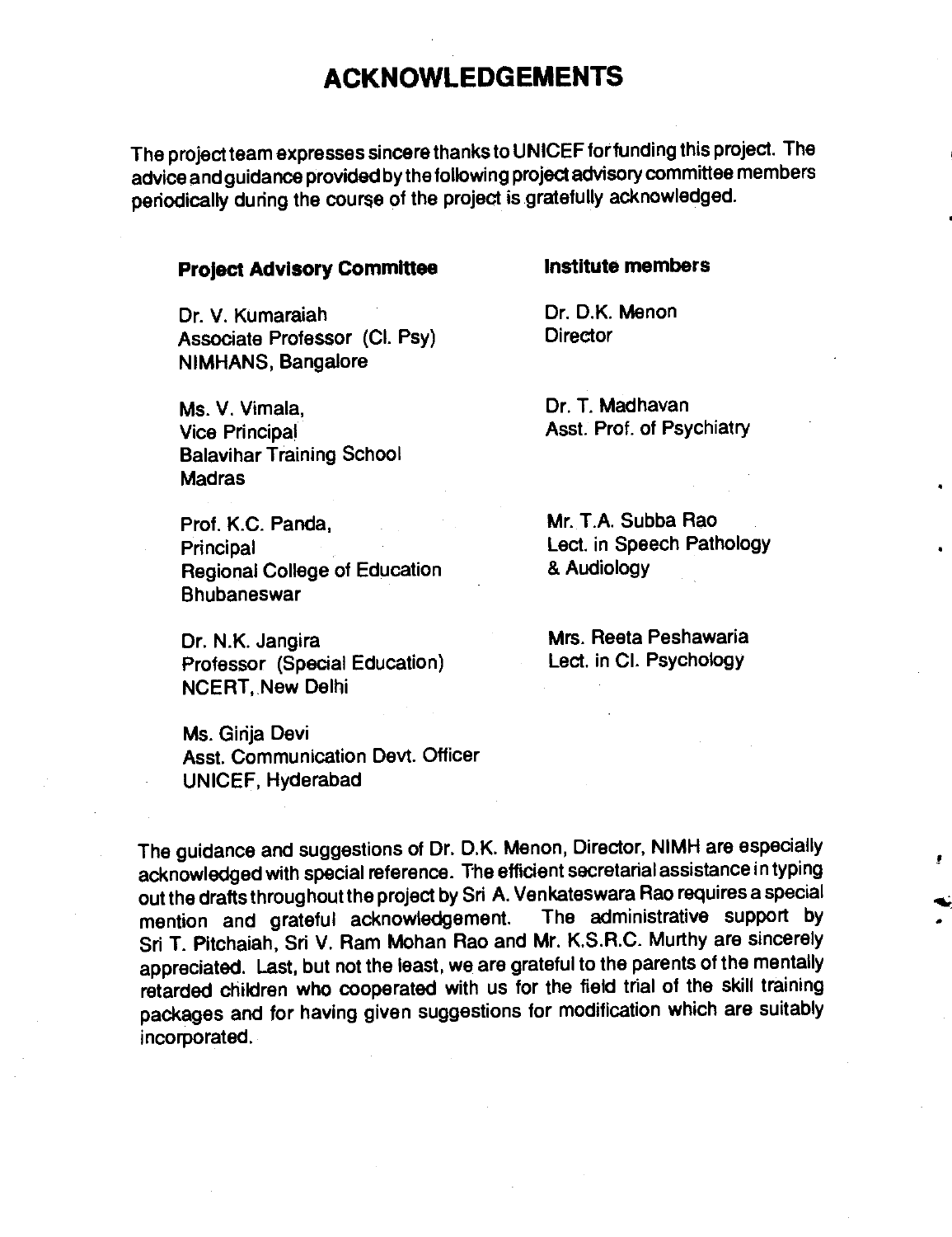### CONTENTS **PAGE**

| Introduction                                 |           |    |
|----------------------------------------------|-----------|----|
| Check before training                        | .         | 2  |
| Design modifications if needed               |           | 3  |
| Use appropriate methods                      | $\ddotsc$ | 6  |
| Removing clothes                             | .         | 10 |
| <b>Wearing clothes</b>                       |           | 18 |
| Some useful hints to teach buttoning         |           | 25 |
| Selection of clothes for various activities  | $\ddotsc$ | 29 |
| Appropriate selection of clothes for seasons |           | 31 |
| Selection of clothes for various occasions   |           | 34 |
| Selecting clothes from a shop                | .         | 36 |
| Maintenance of own clothing                  |           | 37 |
| Give rewards to strengthen                   |           | 38 |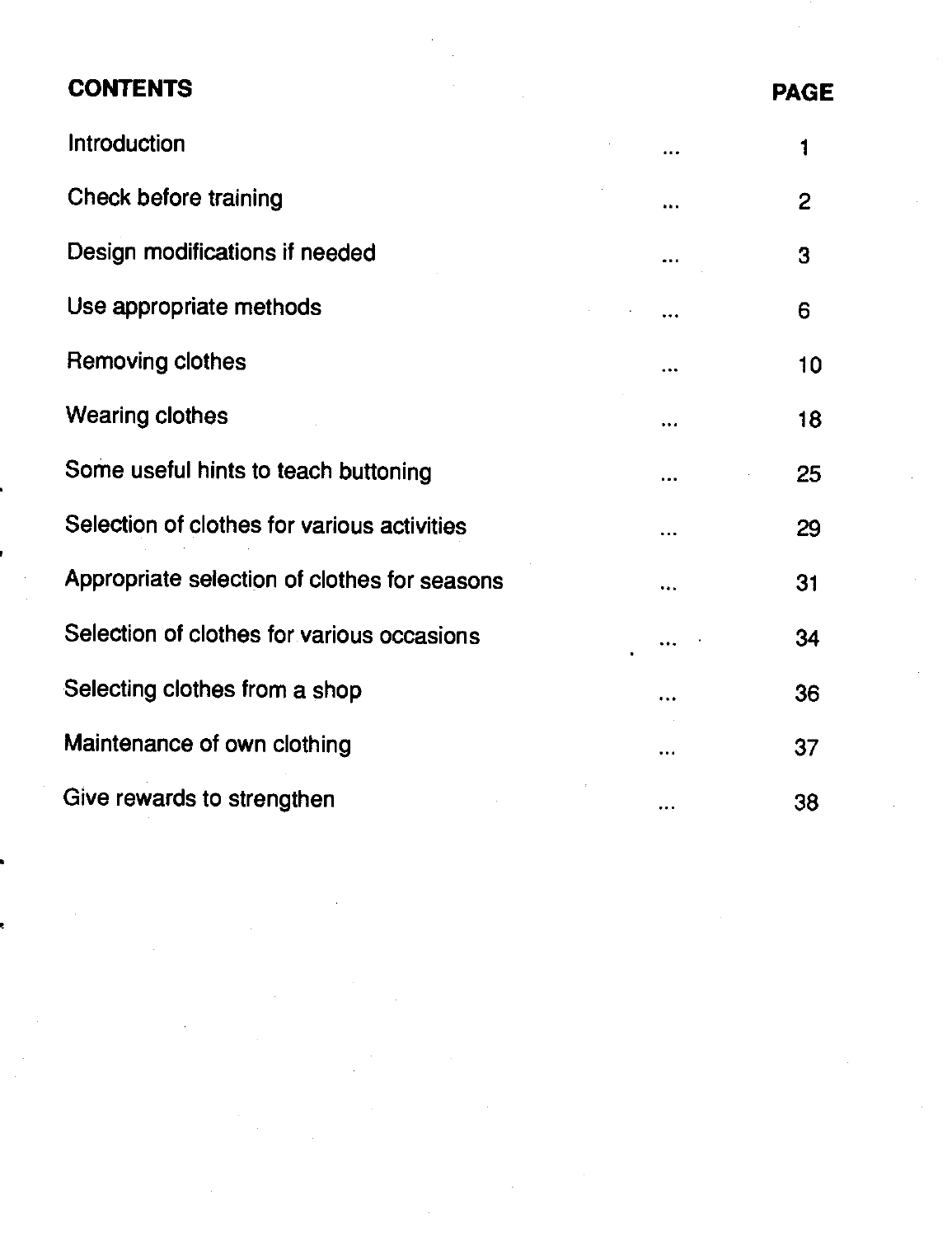### INTRODUCTION

<span id="page-6-0"></span>Dressing is one of the important skills of daily living that needs to be developed to become an acceptable member of the society. In case of normal children, as he grows, he learns to undress and dress by himself. Gradually, he avoids assistance from others and wants to dress up by himself. He becomes aware of the need for privacy. This awareness motivates him to become independent in dressing.

In case of children with mental retardation, due to delayed milestones and lack of initiation, the parents and caretakers take care of most of their activities including dressing skills. Unless proper training is given and children are motivated, they continue their dependence on others even in adolscence and adulthood.

Dressing skills include,

- undressing
	- dressing
		- fastening
			- appropriate selection of clothes
				- purchasing
					- maintaining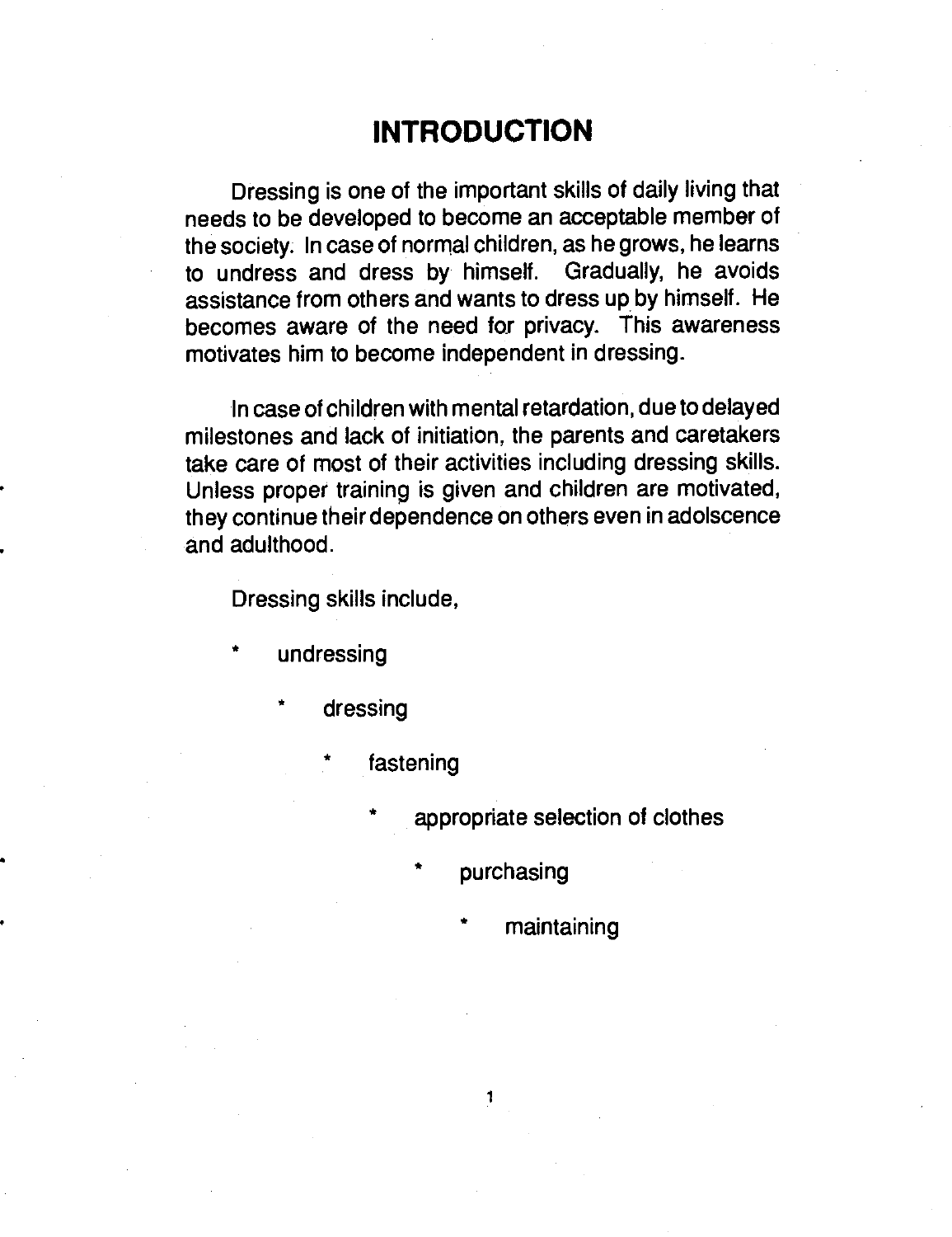<span id="page-7-0"></span>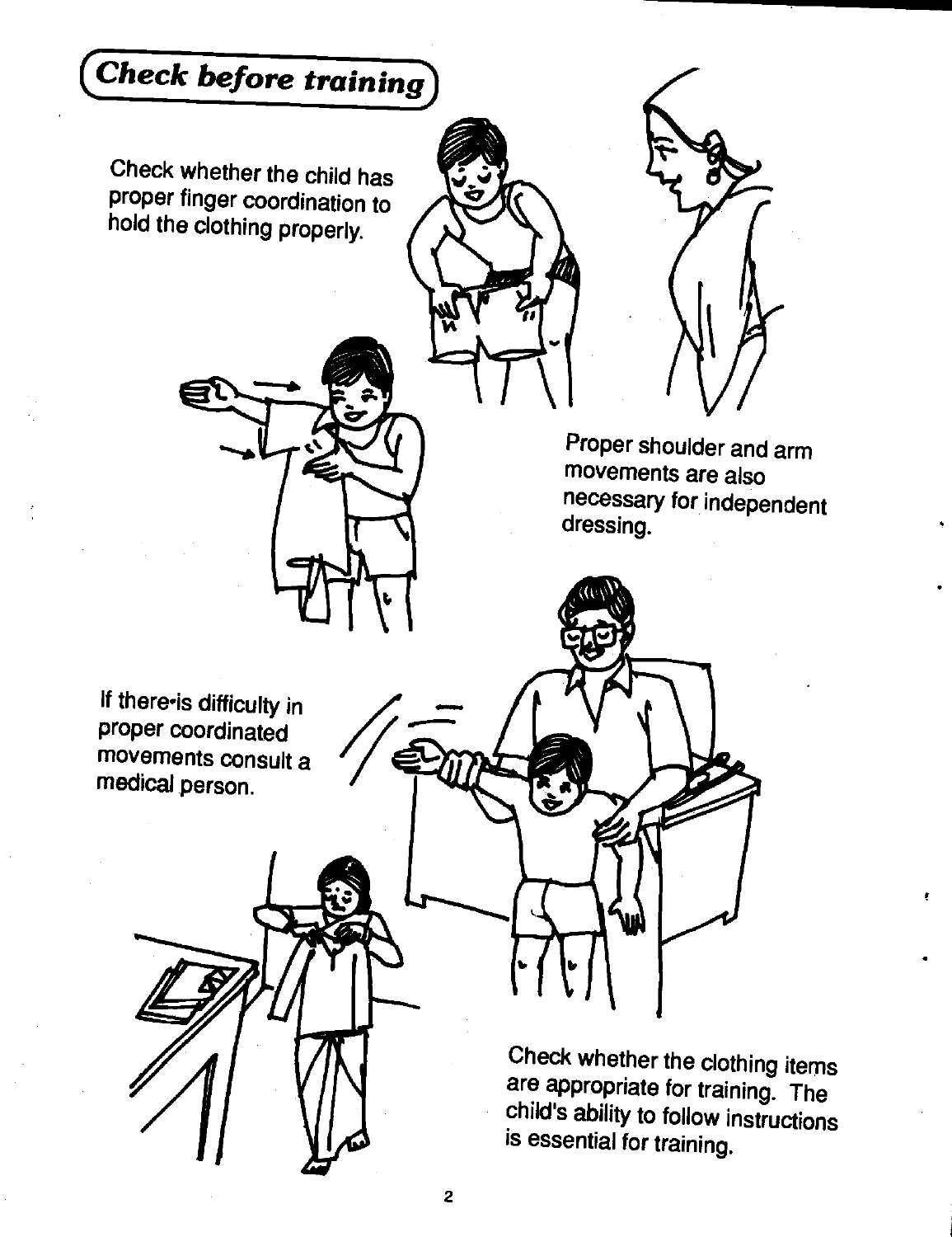### <span id="page-8-0"></span>Design modifications if needed

Buttoning may be difficult, when there is poor finger grasp. In such cases buttons can be modified......

Use large bottons

You can have press buttons with shirt buttons stitched on the outer flap.

Velcro fasteners may be used with buttons stitched on the outer flap.

Elastic waist bands may be provided in pants.

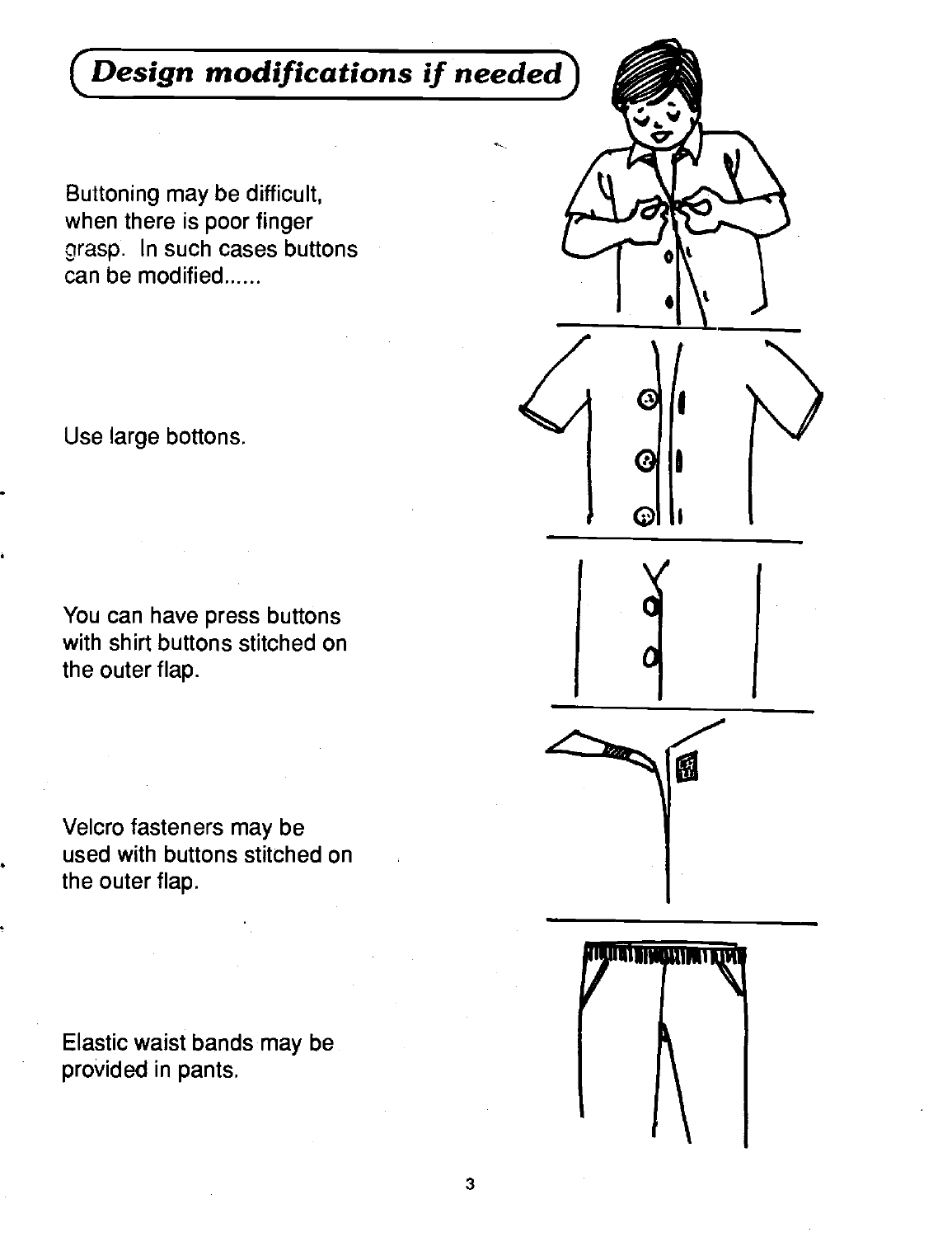#### In case of poor shoulder and arm movements

- Pattern of clothings can be modified.
- Buttons/hooks at the back of clothing can be avoided.
- Dress can be designed in such a way that fasteners are in the shoulders.

In case of immobility - if the child is not able to talk, moves on buttocks and has stiffness at joints. - clothings are to be designed suitably.

- \* Instead for frocks/skirts, the girls can have pyjamas or saiwars.
- Half pants/loose full pants help better movements.

Begin with something that the child knows. When the child extends his arms to insert Into sleeve, he is learning. Look for steps forward, as he makes progress.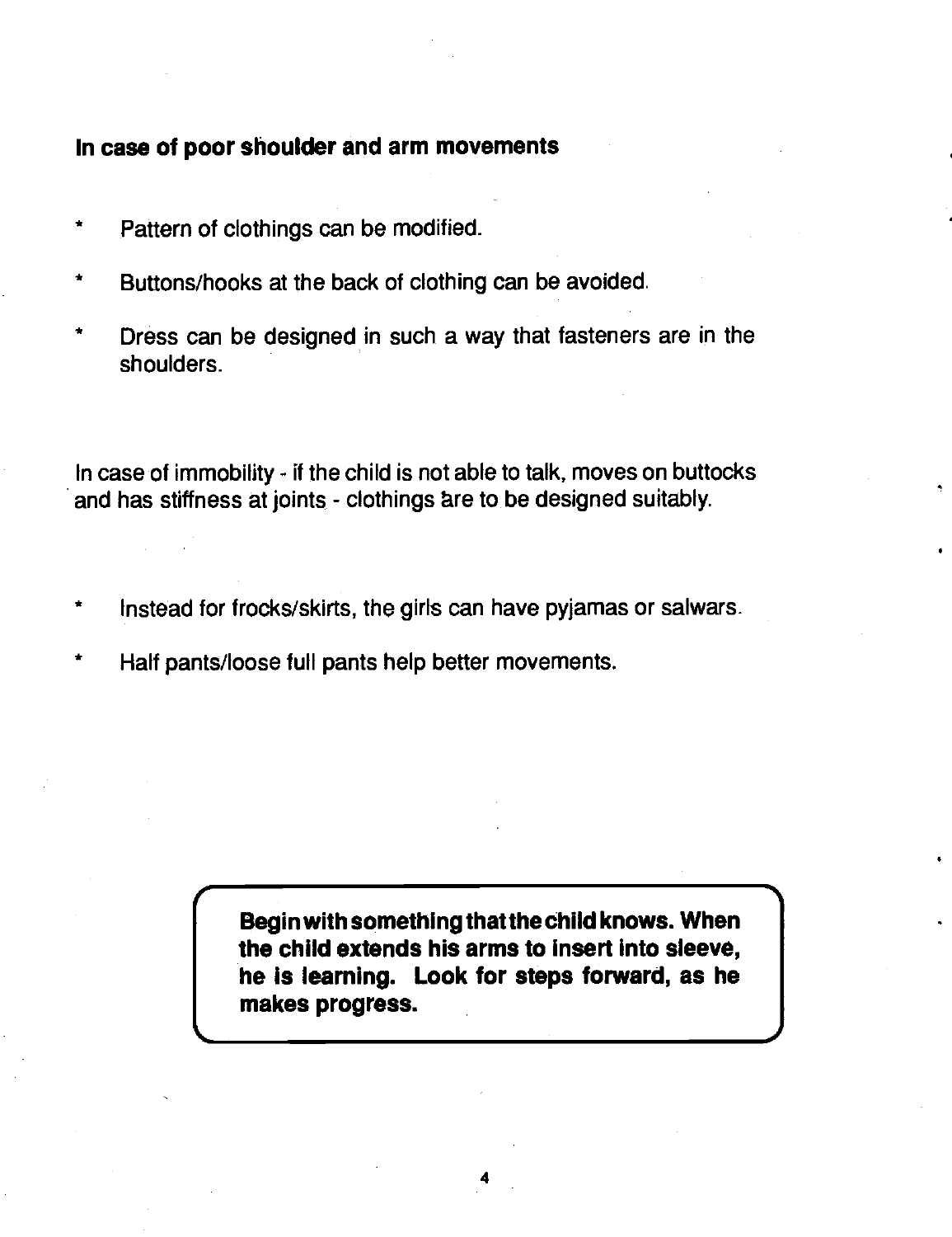

5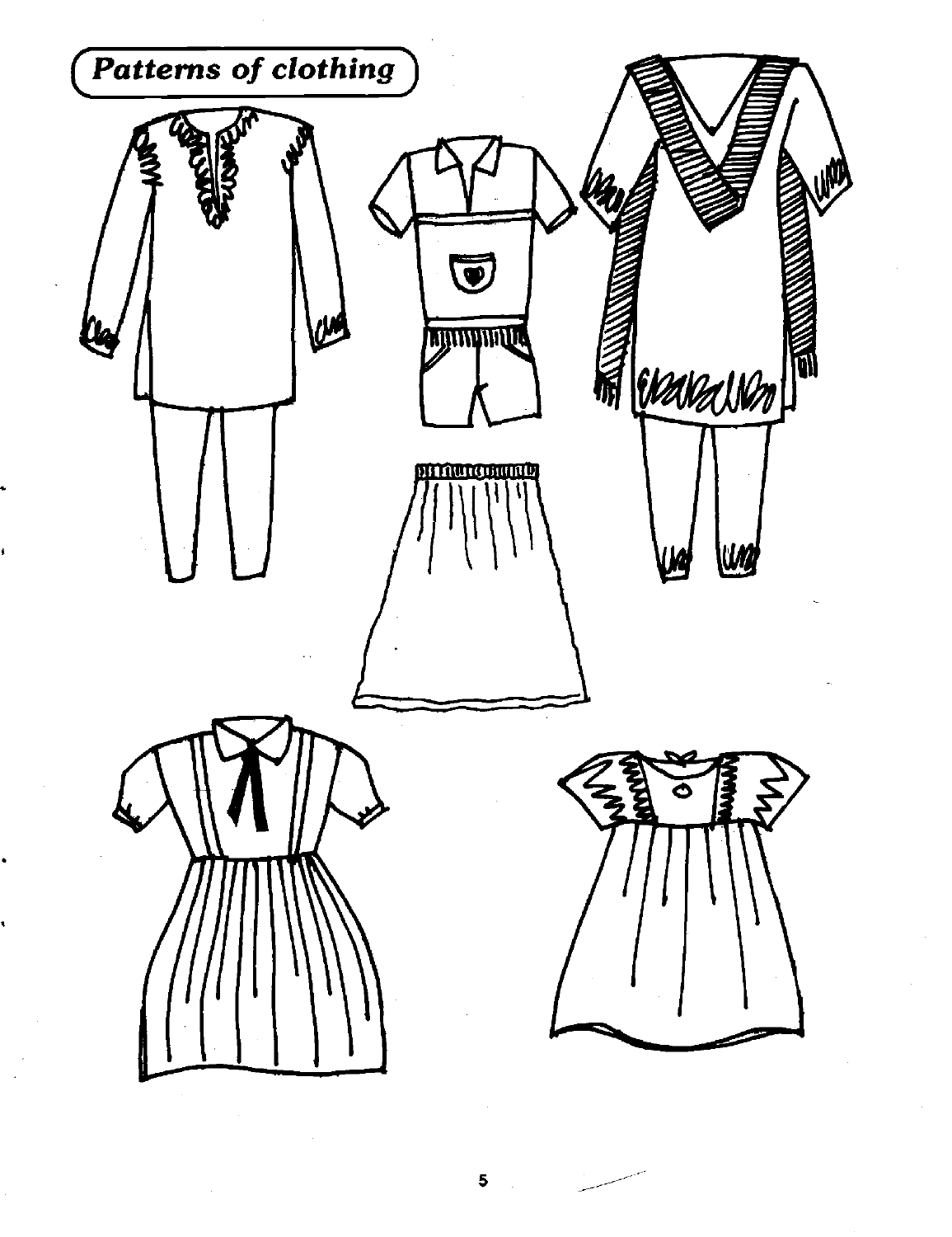### <span id="page-11-0"></span>Use appropriate methods

Privacy is a necessary concept to be introduced while dressing. Always remember to take the child to a place where privacy is possible while dressing.



When he is young, allow him to watch how his brother/peer gets dressed. If he shows. interest, allow him to try.



Depending on the age and ability level, get the child's cooperation to stretch hands, lift legs, pull and adjust clothes and select and maintain the dress.



Imitating the model is one of the best ways of learning.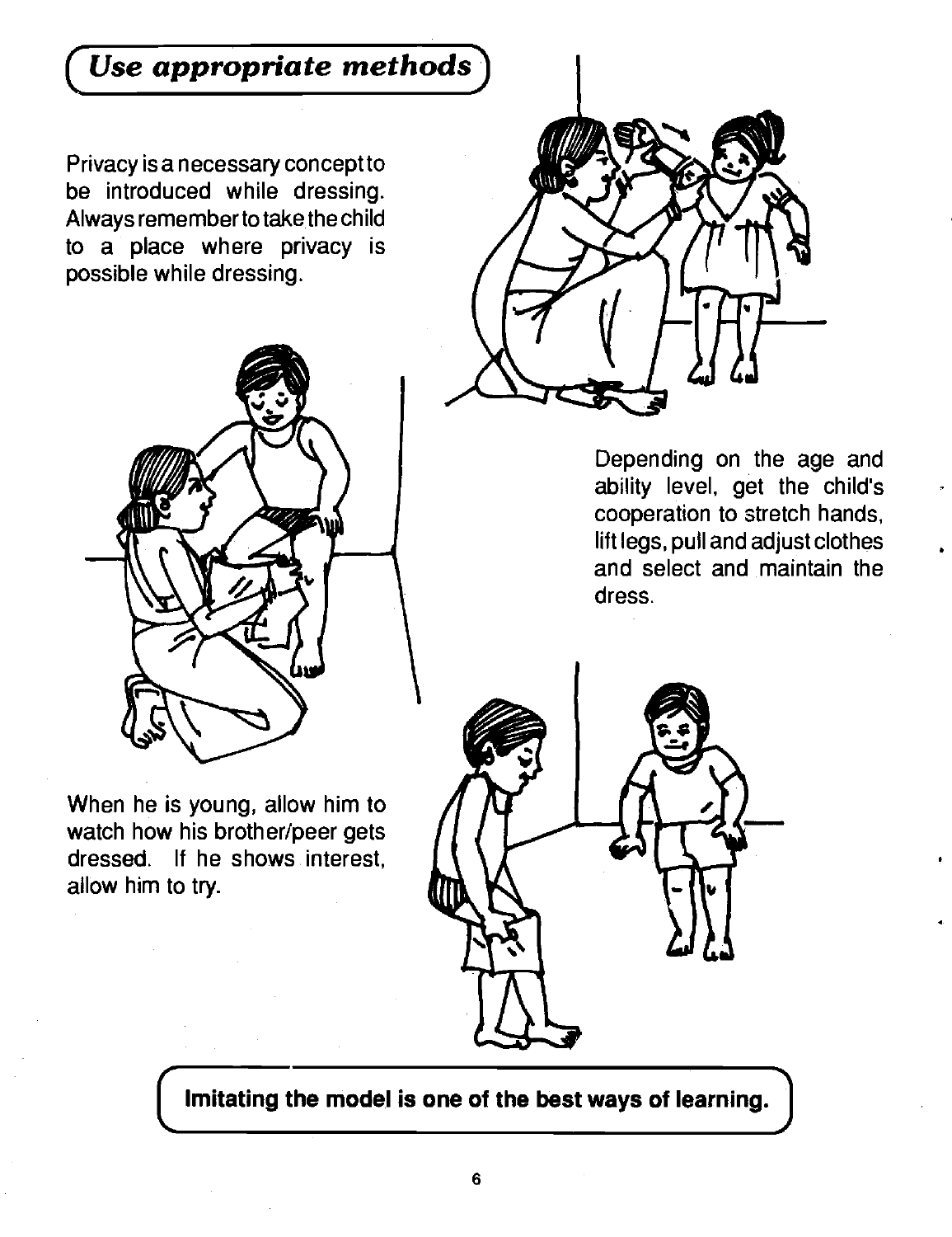Physically help him to stretch hands, to insert into sleeves, and so on, telling him each step he is performing. Physical help should be gradually reduced. Praise his attempts and efforts.





By reducing physical help, tell him verbally what to do after every step. Instead of verbal instruction, occasional clues also can be given so that the child can understand what to do next. Gradually the verbal instructions and clues also should be faded.

Keeping in mind that the child is under training, all occasions for undressing and dressing should be utilized for teaching dressing skills.

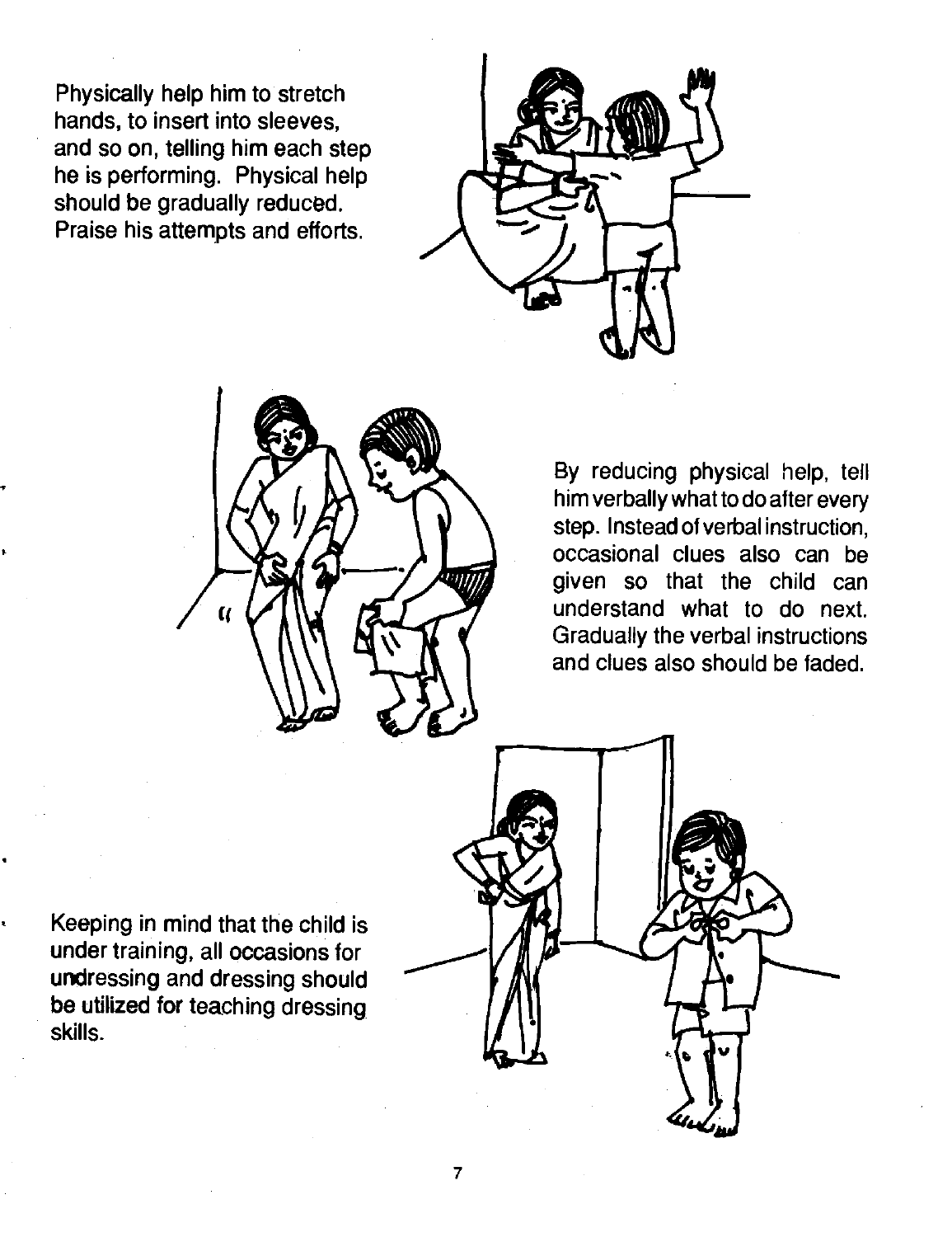When purchasing clothes from<br>shops, take the child and give shops, take the child and give him chances to select clothes. Let him learn the size, colour and cost of clothes.



Praise and reward all his appropriate attempts.



Move from simple to complex. Teach the easier step first and the difficult steps later.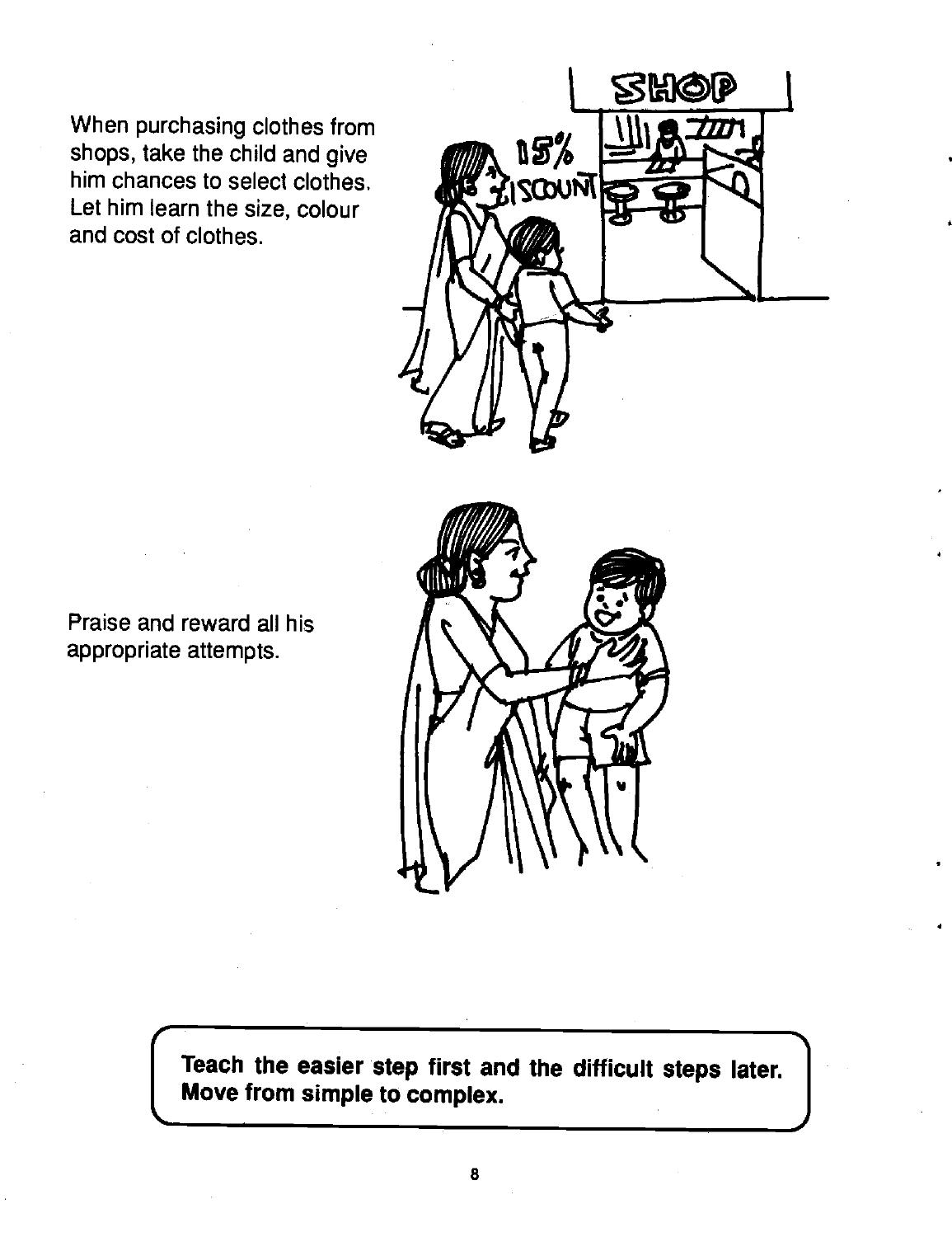#### Use loose clothing for training

If the child experiences difficulty with some of the dressing sequences, using slightly oversized clothes may help him to manipulate more easily. Make sure that the big size does not look ugly on him.

Oversized clothing will help especially for learning to put on blouses, socks and T-shirts.



If oversized clothing is used, the entire sequence should be taught with the oversized clothing. When the sequence has been mastered by the child, the clothing should be gradually reduced in size and the clothing of the appropriate size should be provided.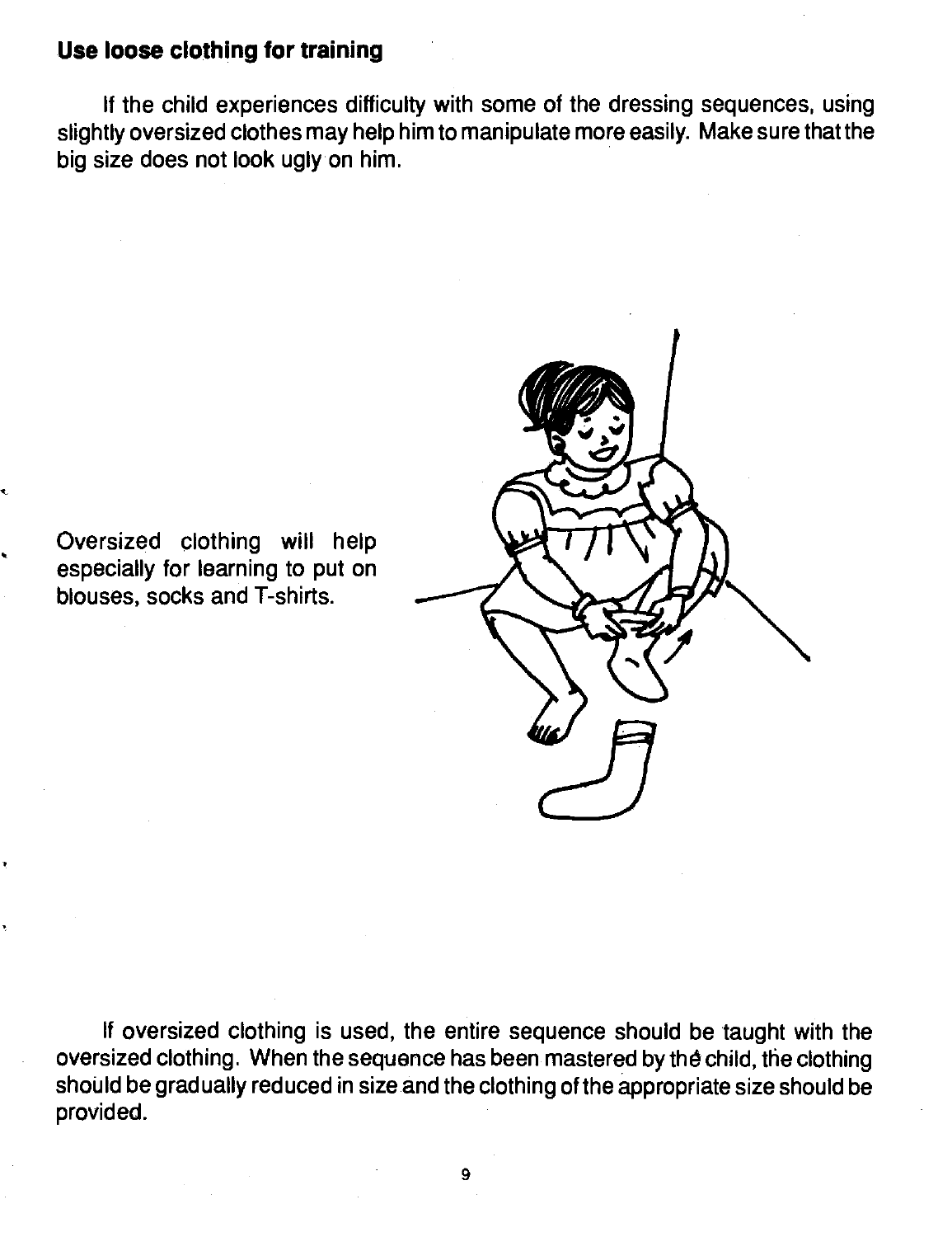<span id="page-15-0"></span>

10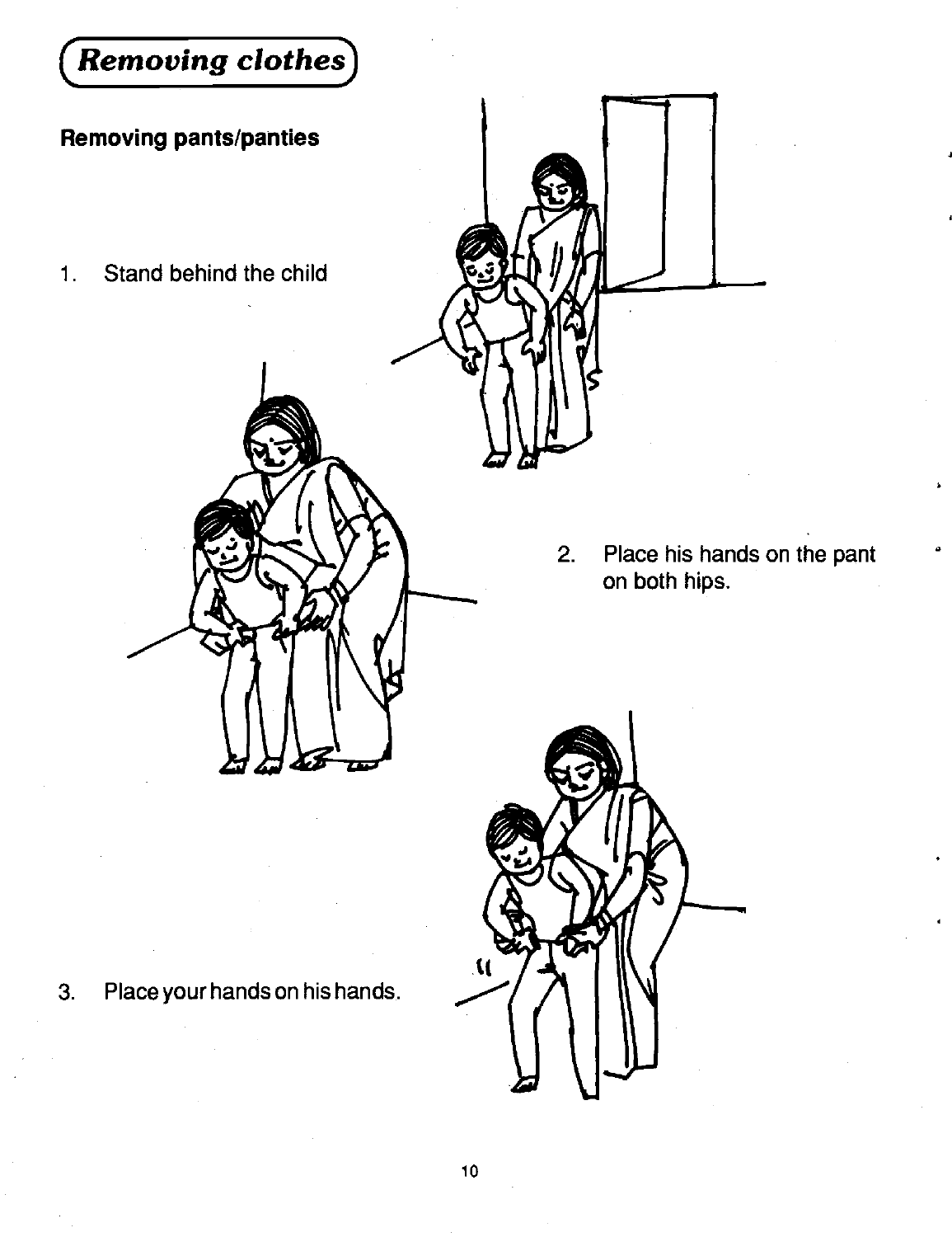4. Pull down the pant with his hands on pant and your hands on the top of his, saying simultaneously "remove pants".



5. When it reaches the ankle help him to take out the legs one by one:



6. Gradually reduce physical<br>help. Say only "remove Say only "remove" pants".

> Many children learn to undress before they learn to dress. Be sure they do so at the appropriate times so that they can be encouraged. encouraged.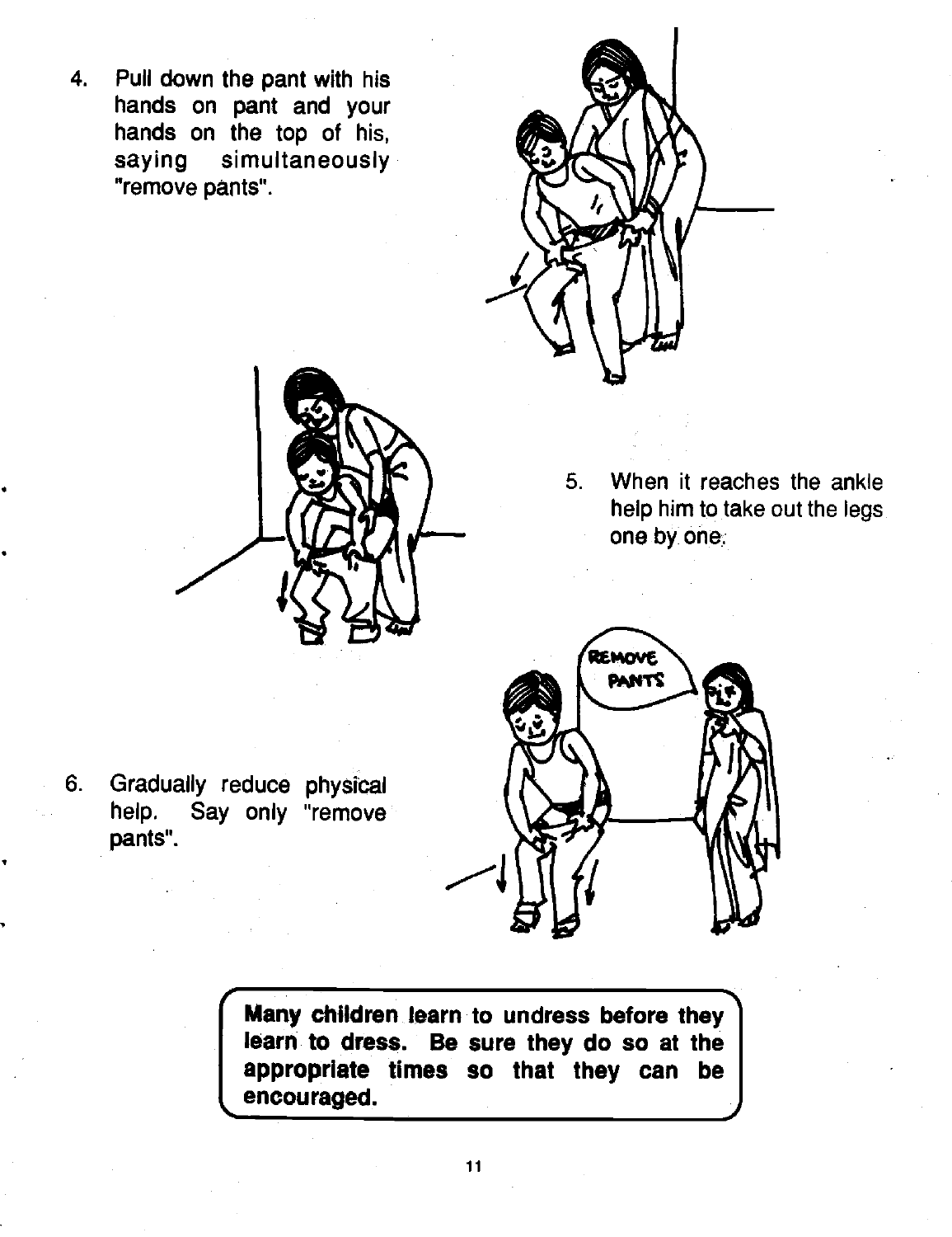### Removing unbuttoned shirt

1. Unbutton the shirt



3. Place your hand on his hand.

- - 2. Stand behind the child

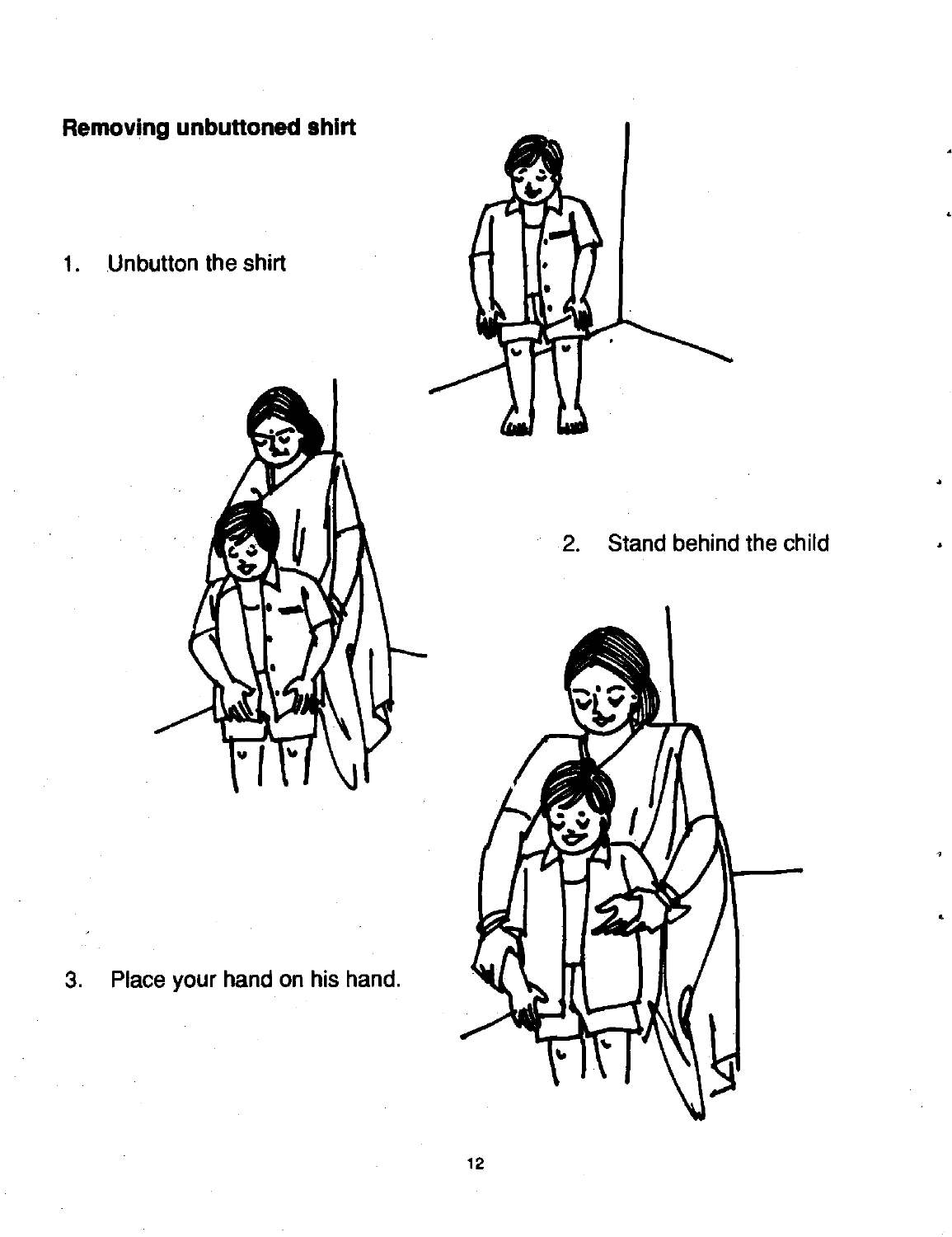

Whenever the child needs to remove his shirt, take him to dressing area, unbutton his clothes and tell him to remove by himself. Wait for him to do. Provide assistance only if needed.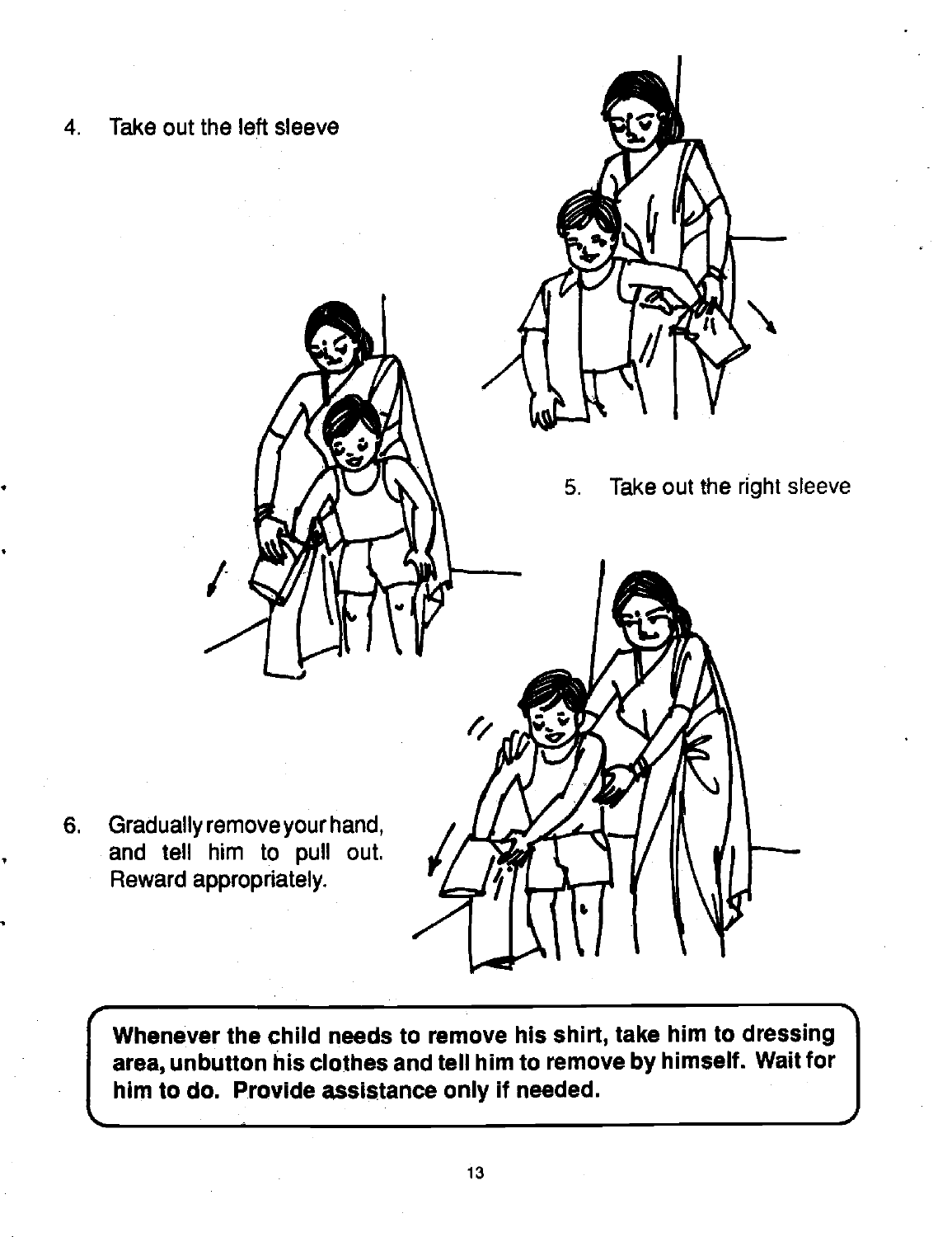1. Holds the edge of the bottom of the T-shirt with both hands crossing each other.

2. Pulls the T-shirt upto the chest using both hands.

3. Takes out the T-shirt over the head.

4. Takes out the T-shirt from one hand.

 $\mathbb{R}^2$ 

5. Takes out the other hand from the sleeve.



3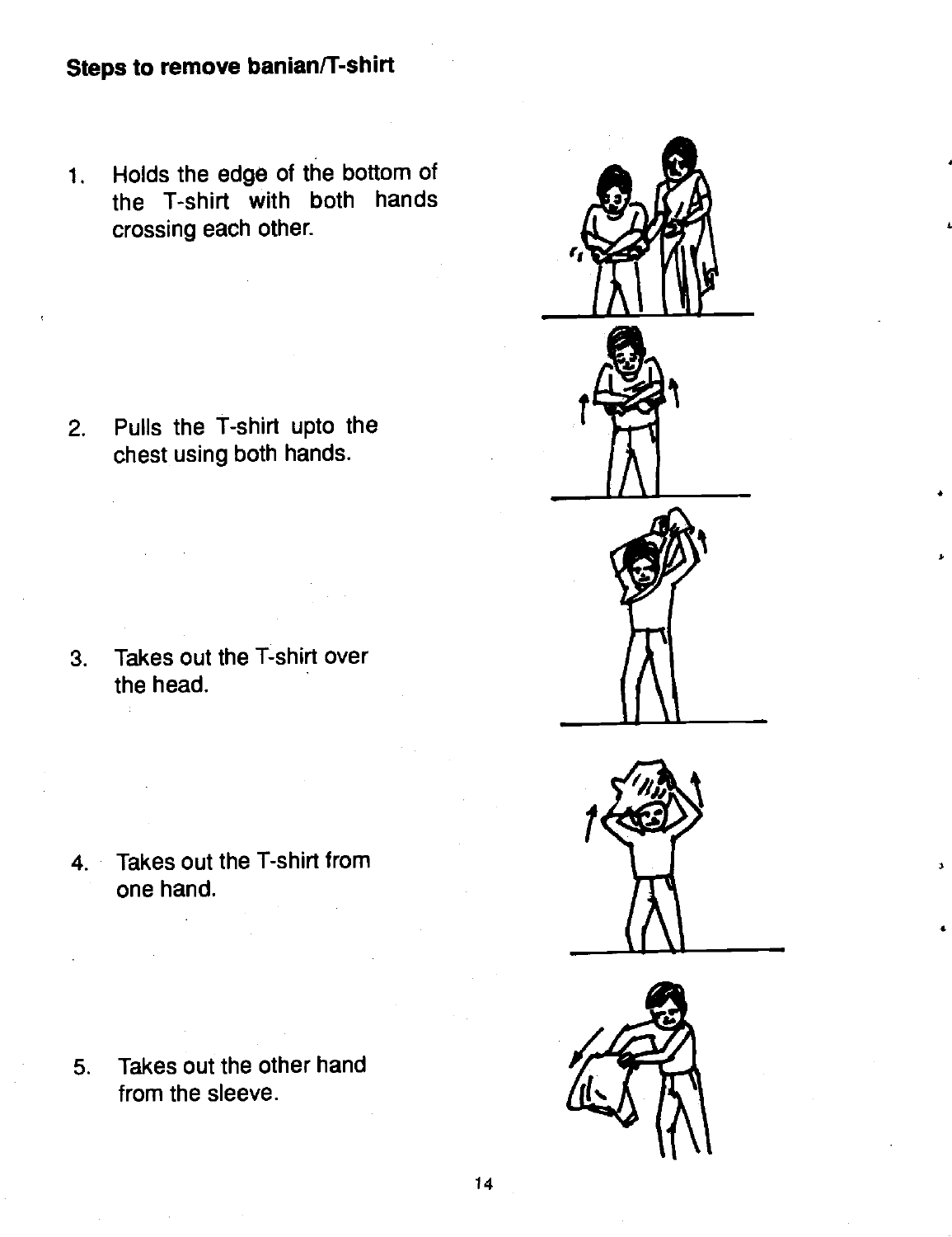6. Keeps T-shirt in the proper place after removing.



Use these steps explained, to remove frocks also. Initially, physically help him. Gradually reduce the physical help and verbally tell her what to do next.

Appreciate him at every step in his attempts and success. If possible, make him stand in front of a mirror while teaching. The need for privacy also should be insisted especially during removing dress.

> Always talk about the steps in short, meaningful phrases. 'pull the T-shirt', 'Take out over the head', 'Take out the hand', 'Look you have taken out', 'That's right' and so on.

> > -I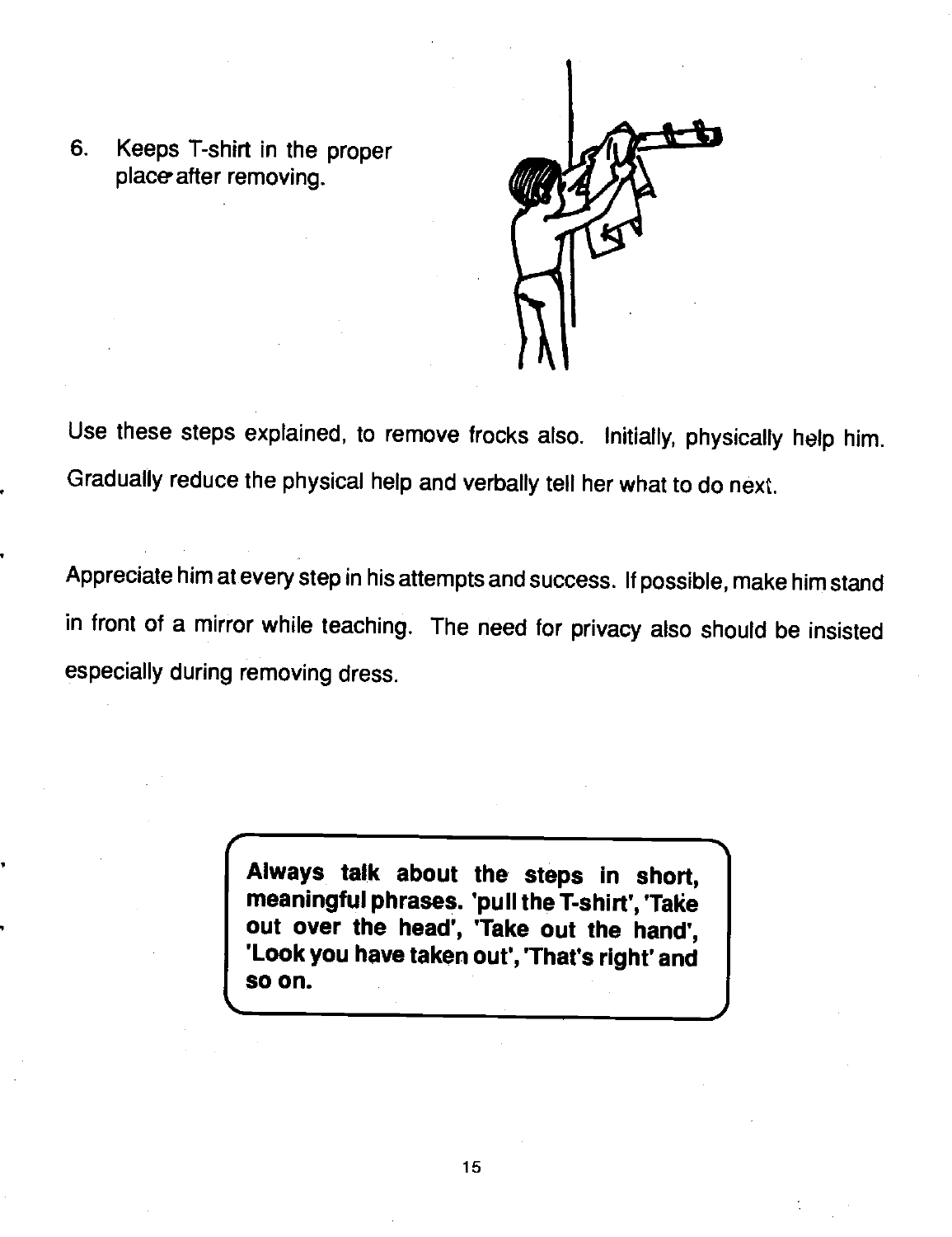#### Steps to remove slippers/shoes

(Steps to untie laces/buckles are explained elsewhere in the booklet)

1. If the child wears sandals with buckles, remove buckles.



2. Holding her right leg, take her hand, make her hold at heel and help her to pull off. Repeat it with the left foot.



3. Train her to keep her shoes/ removing them. Praise her attempts and success.

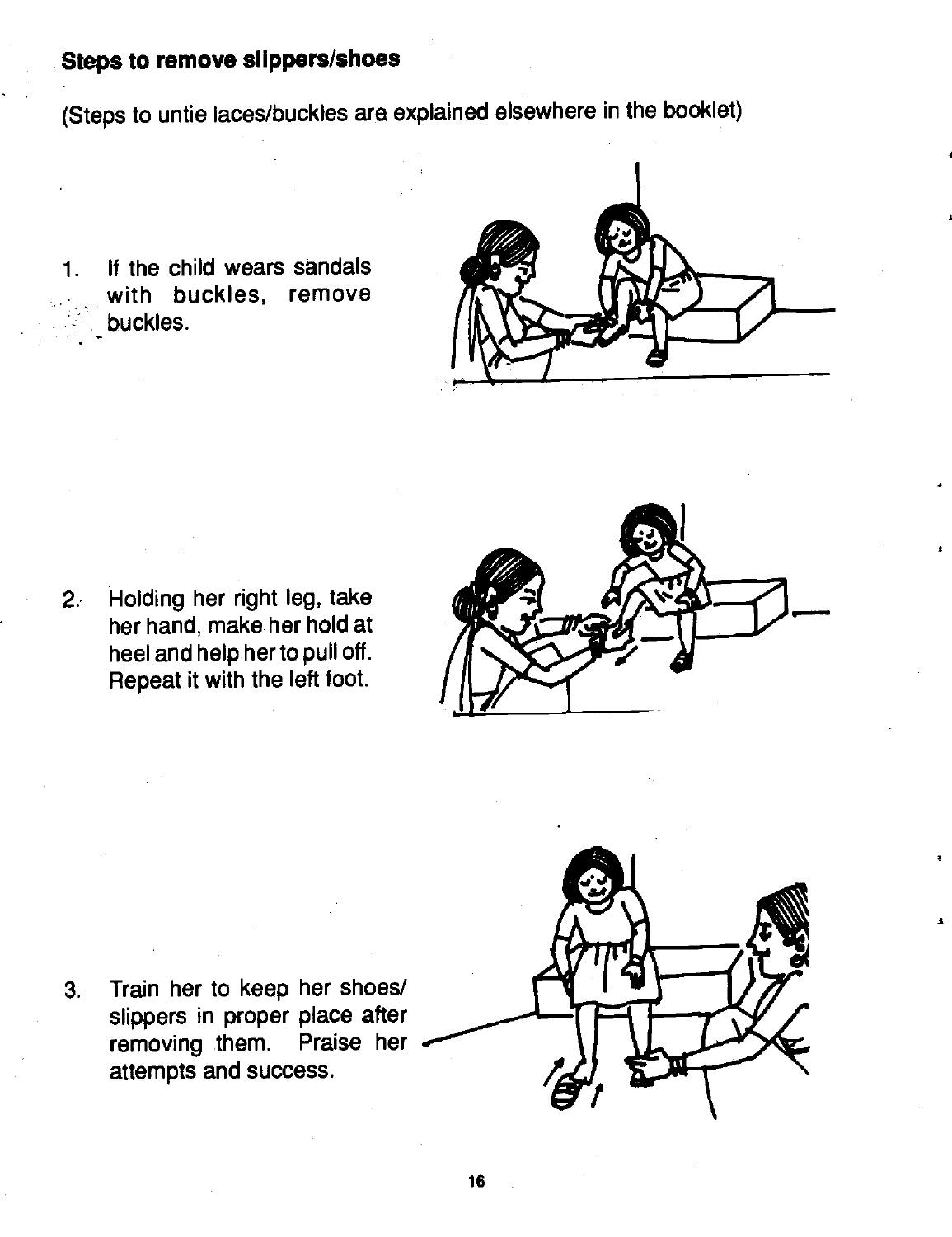#### Steps to remove socks

1. As the child learns to remove shoes, train him to remove socks. Make him sit in a comfortable place.

2. Make him hold the top edge of the socks. By inserting thumbs into the socks and holding itbring it down upto the heel.



3. Let him push it through the heel and pull from the toe end.





Appreciate his attempts to remove the socks by himself. Reduce the help gradually.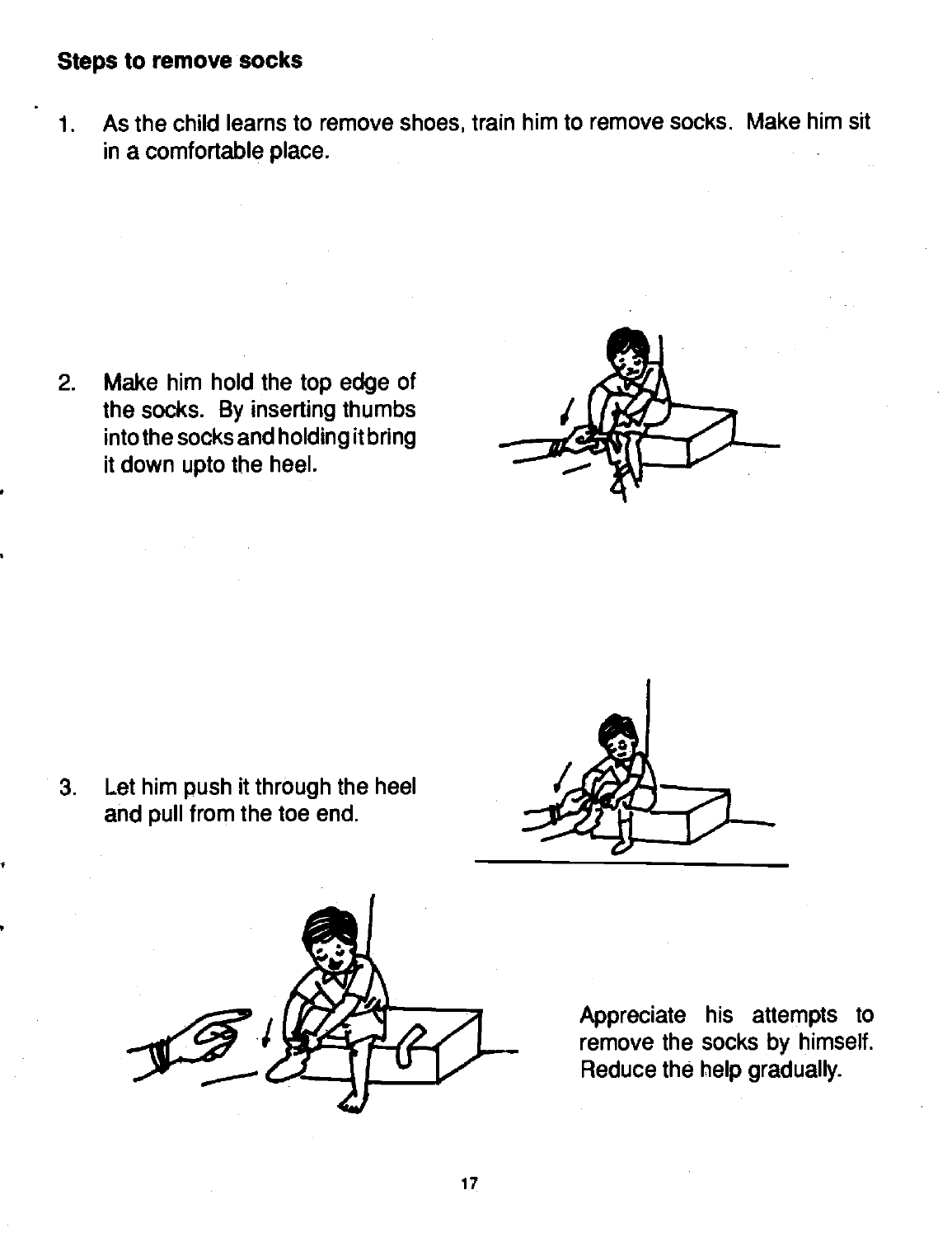### <span id="page-23-0"></span>Wearing clothes)

#### Wears panties/underpant/pants

 $1<sub>1</sub>$ When teaching the child to put on his pant, start with small steps and begin at the end of the task. That is, when the pants are almost pulled up, let him complete the task. It will probably be easier for him to perform this part first, as he will feet successful by completing the task.





2. As he progresses, gradually let him attempt more complex parts of the task - to pull the pants up over the hips, and then from his knees up. The last step would be to hold the pants and wear them independently.

Many parents say, 'My child can wear by himself. But he is slow and so usually I help him'. Don't be in a hurry. Let him have the chance to do by himself. Be patient.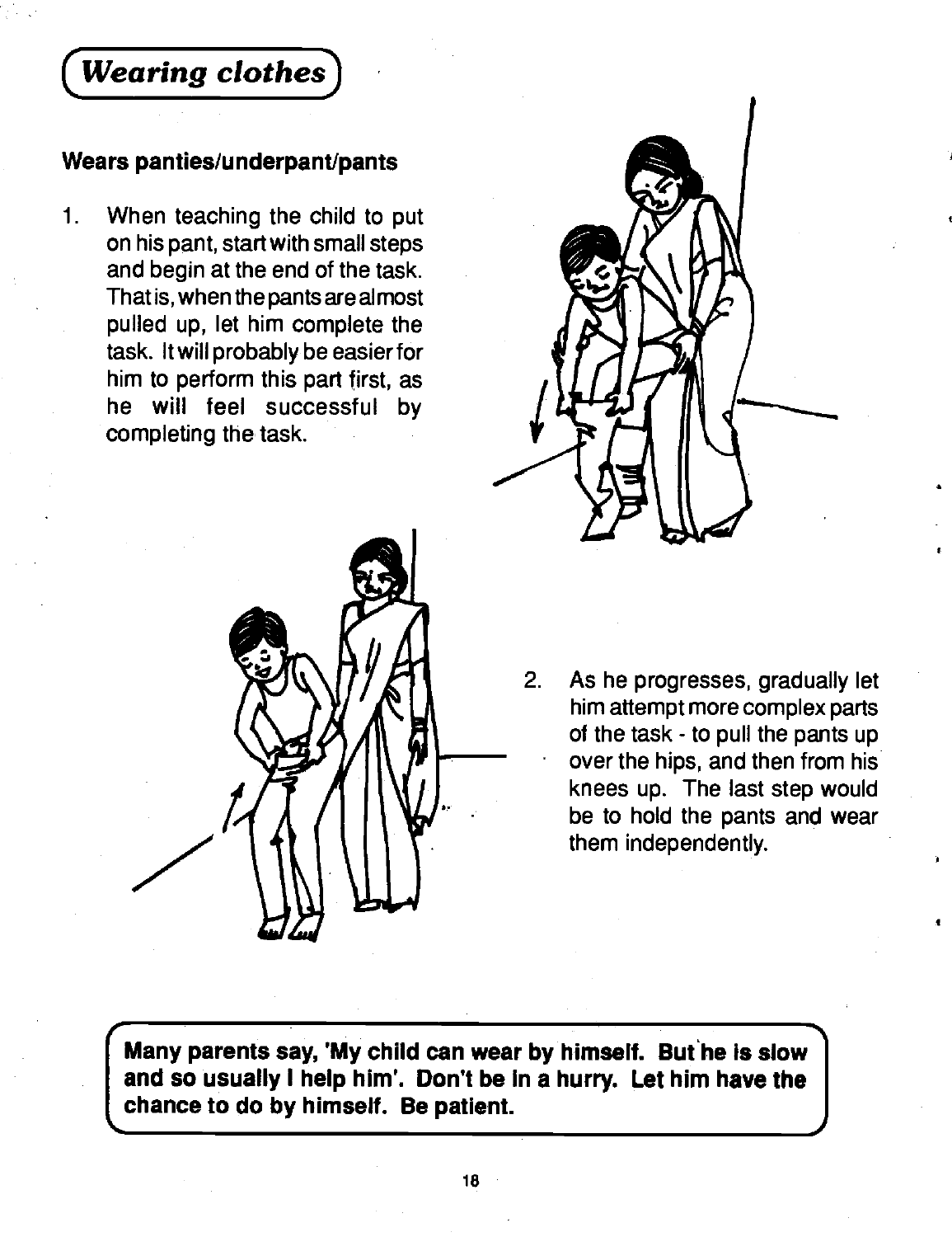#### Wears shirt/blouse

1.. Show the edges of stitching. Let him see and feet it and know the right side of the shirt.

2. Teaching the child to wear a shirt is much easier if you begin at the end of the task. Help him until he gets the arm half way in. Then encourage him to take over. He will straighten his arms into the sleeve. Then pat him and appreciate.



3. After he inserts one hand, bring the shirt through the back and assist him to insert his other handthrough the arm hole. Help him to bring both the flaps of the shirt properly in front.

> Initially he may be slow and clumsy. He may fail to identify the right side and front of the shirt. Do not discourage him. Let him touch, feel and see by himself so that he can understand that he has to remove it and wear it properly.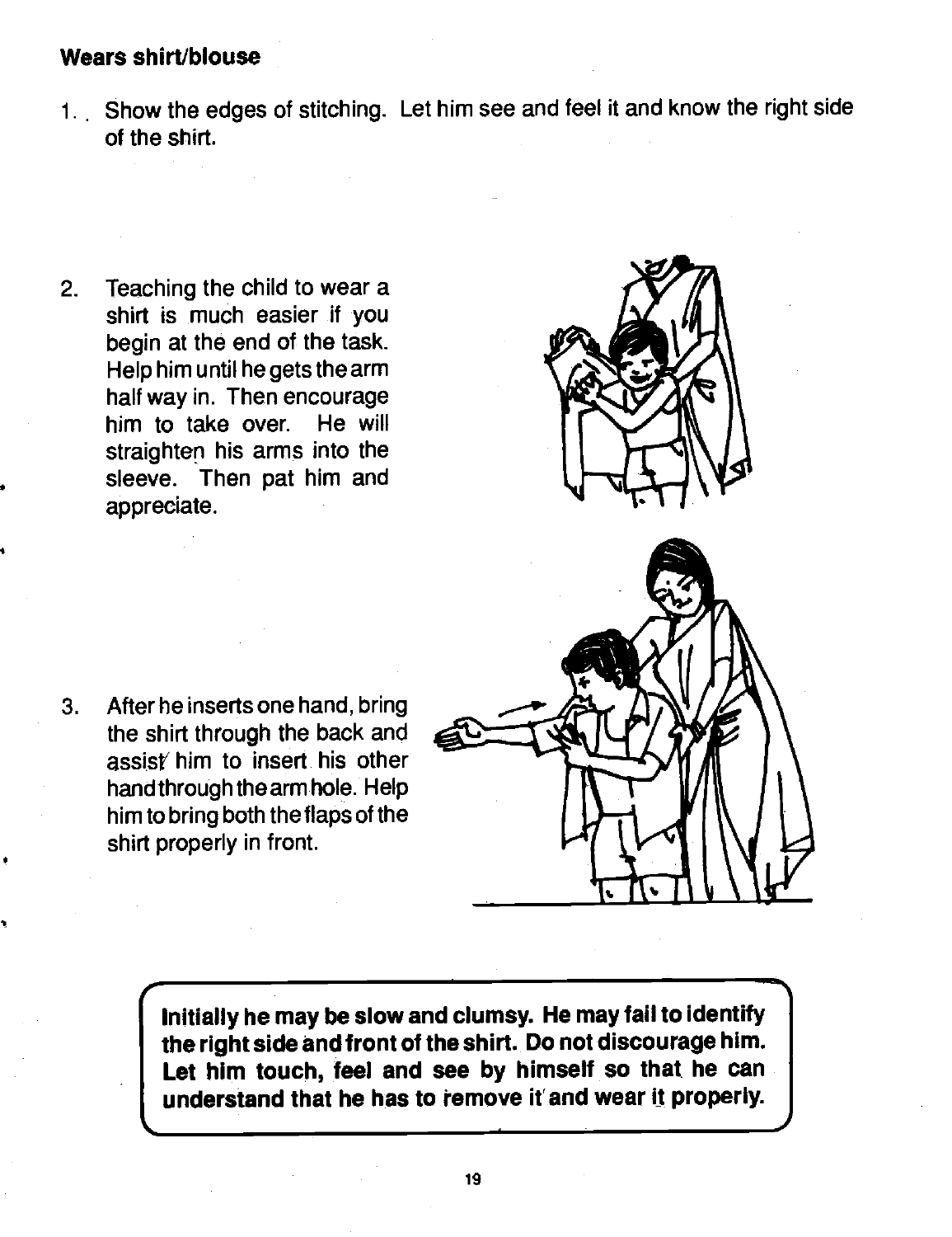### Steps to wear banian/T-shirt/Frock

- 1. Demonstrate how to hold and roll the T-shirt upto the sleeve, after identifying the front. Let him hold it in such a way that back of the T-shirt faces him.
- 2. Guide to lift the hands with the Tshirt towards head and wear it upto the shoulder.
- 3. Help to locate the sleeve of the shirt and insert one hand and pull the hand.
- 4. Help to insert the other hand in the same manner.
- 5. Tell him to pull theT-shirt properly upto the waist holding with both hands on the sides.

Show him that the side with button or design is the front of the shirt. Initially use only those shirts/frocks that have design in front, so that the child can easily distinguish front from back.

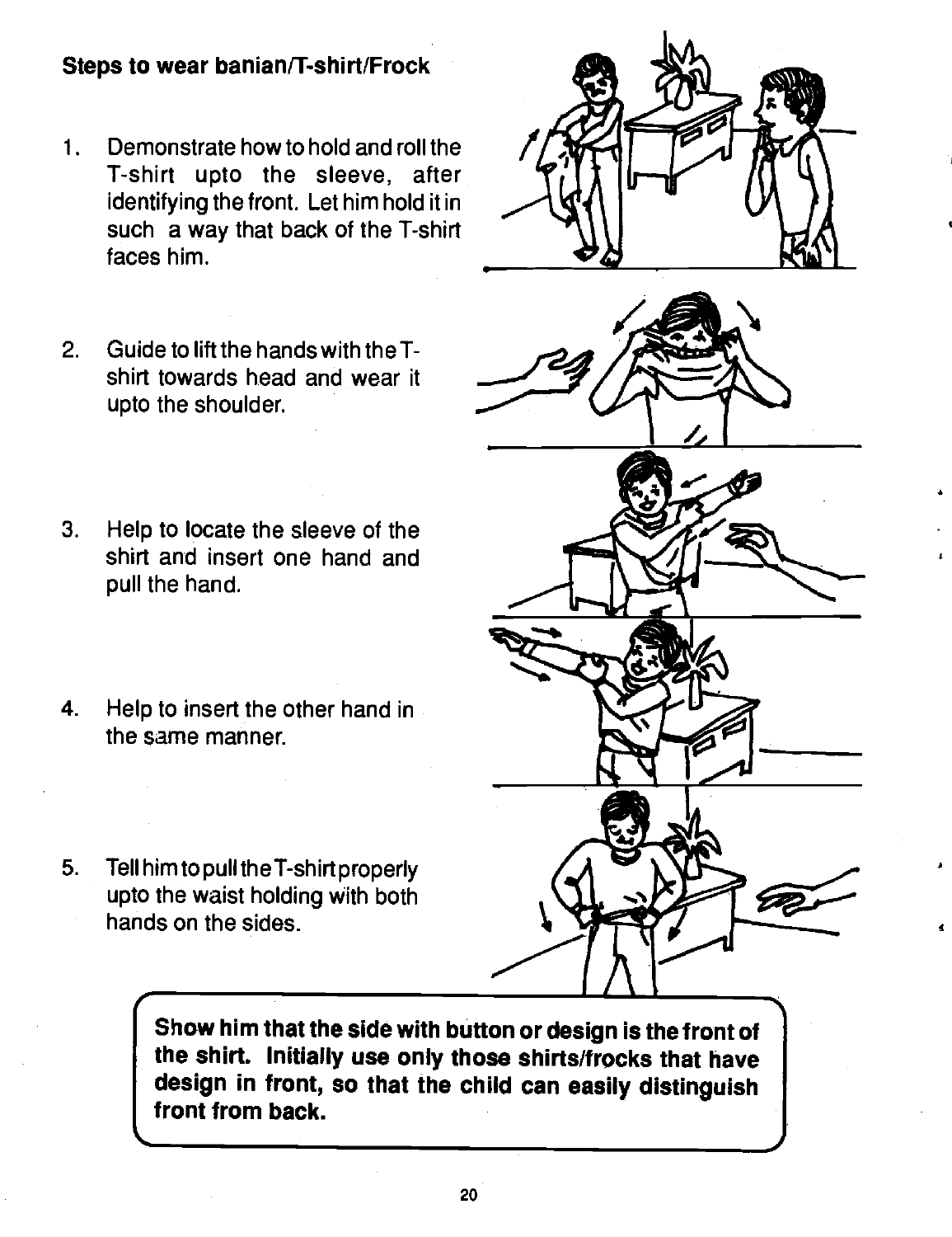### Steps to wear slippers



2. Guide him to keep both slippers properly in front of him.





- 
- 3. Let him stand near the slippers.



4. Let him wear the slippers in the appropriate foot.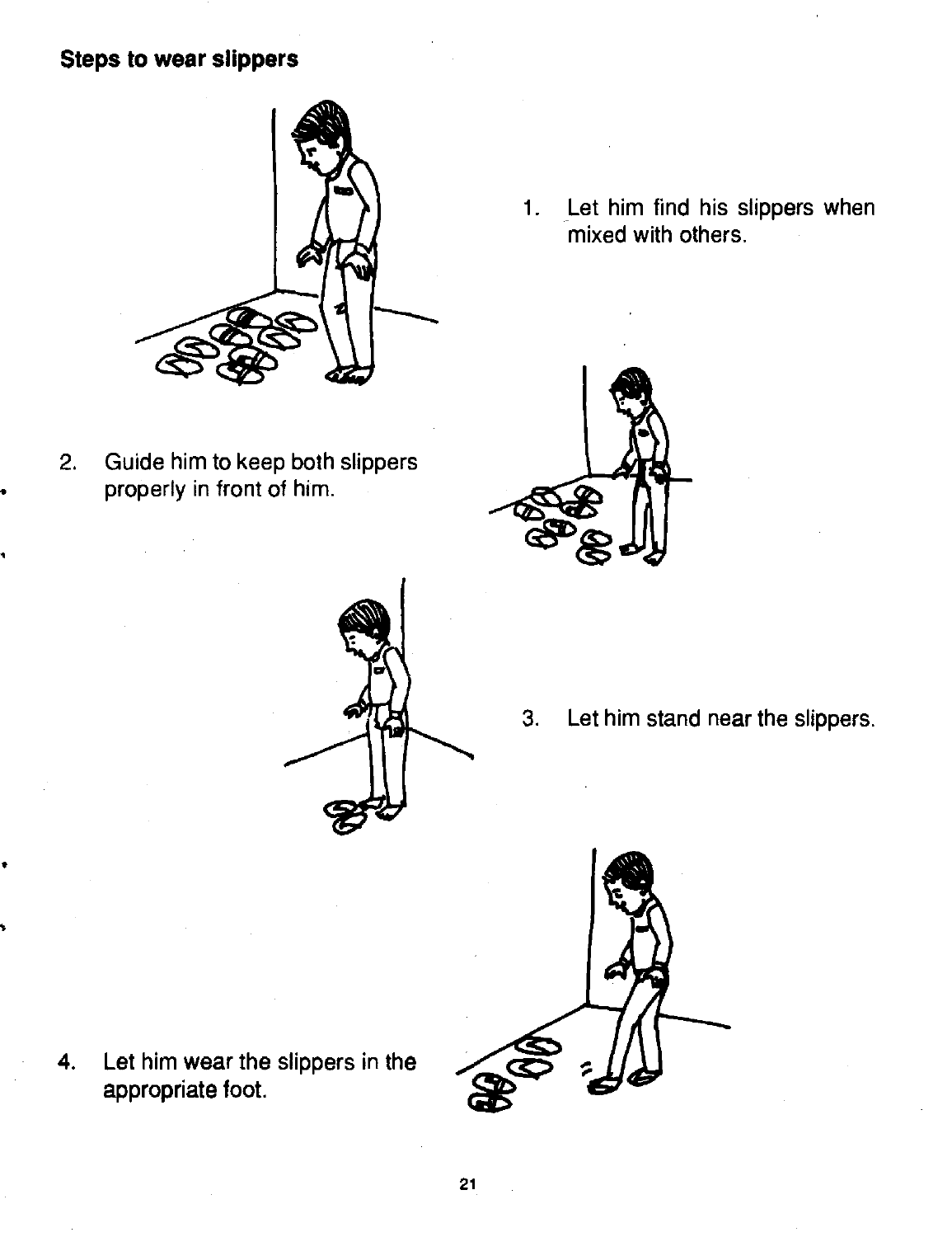#### Suggestions:

- 1. If he wears incorrectly, tell him to walk and see that it is not comfortable. Let him change and wear properly and see that it is comfortable.
- 2. Train him to identify his slippers by himself.
- 3. Encourage using slippers with toe rings. Instruct that the big toe should be in the ring. This would enable Correct wearing even though he does not have the concept of right and left. While placing slippers, show that the toe rings of both slippers must be next to each other.
- 4. If it is a havai slipper, instruct that if the little toes touch the ground when the slipper is worn, it is wrong. This will enable correct wearing.
- 5. If it is sandals, instruct that the buckle should be always on the outside of the feet.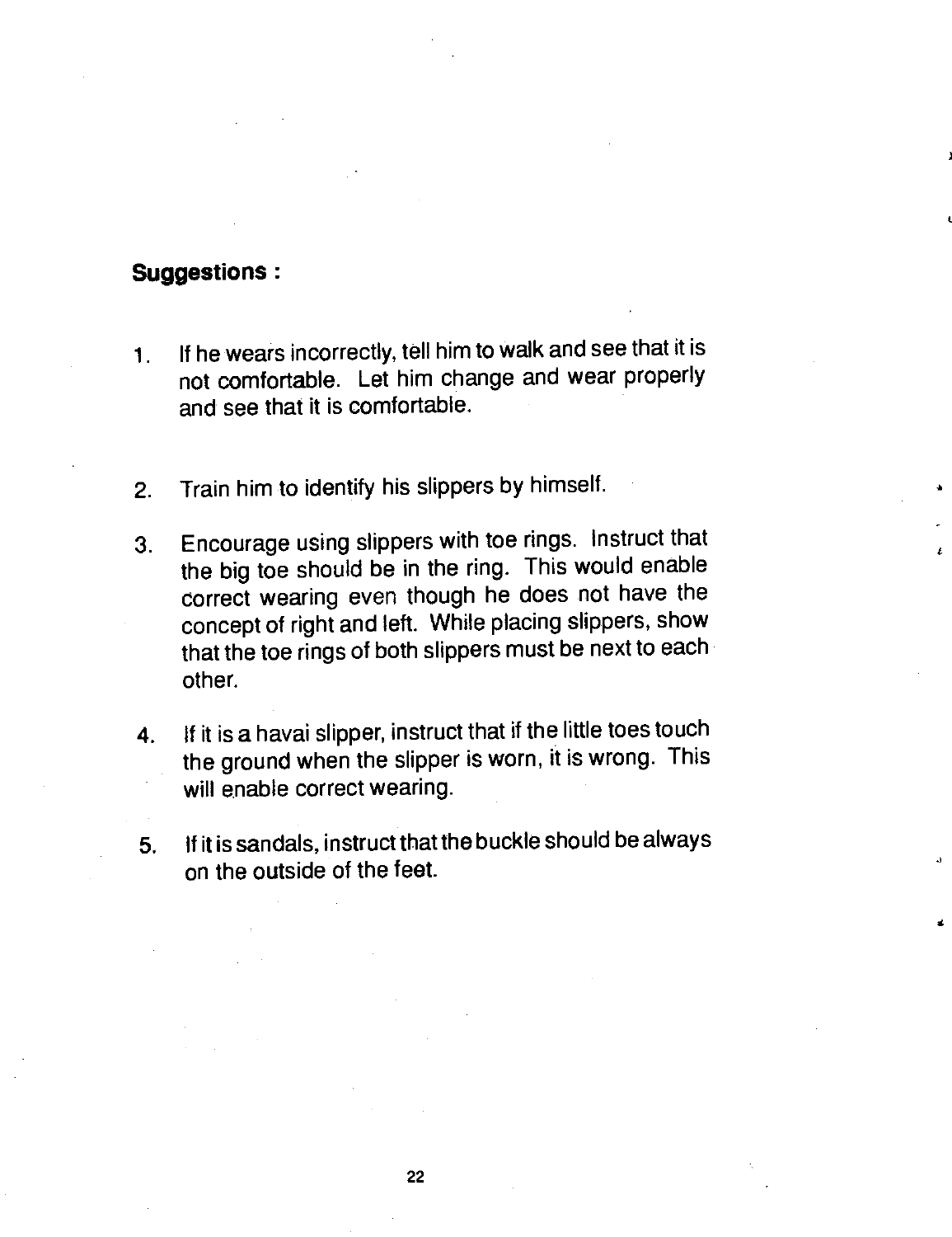### Steps to wear shoes

1. Start training to wear slip-on shoe that has no shoe lace. Let the child sit on the floor/on a stool and select the shoe for the left foot. help him to insert toes first inside the shoe. Make a mark on the inner side of the heel with which he can identify the left and right shoe.

2. After inserting the toes, help him to insert the heel and press to go inside the shoe. Repeat with the other foot. Ask him to walk and see that it is comfortable.



- 3. As he learns, train him to wear shoe with shoe lace. Show him how to insert shoe lace crosswise. Also show him how to loosen the lace before inserting the foot.
- 4. When training on tying shoe lace, if he can tighten the strings, that is a good start. Later he may learn to tie the knot, and gradually he will learn to make a bow.

I If the child has problems in tying, modifications maybe made such as use of velcro, or use of slip-on shoes.  $\, \mid \,$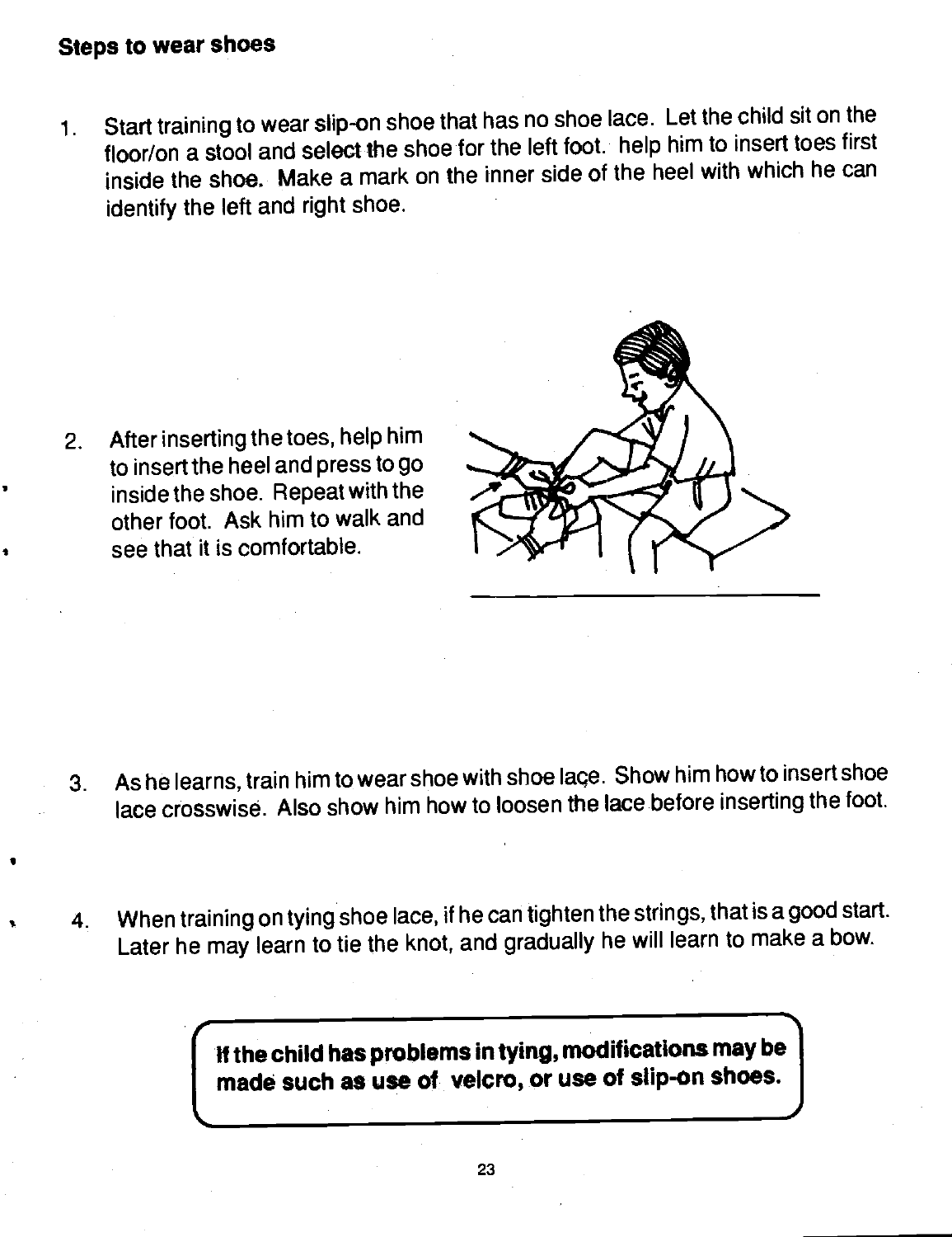#### Steps to wear socks

To teach wearing socks, the last step can be taught first. For example pulling the socks just above the heel is easier than to keep the socks in correct position and to insert the toes in. Use the steps explained below so that the child can meet with success at every step of training.

1. Pulls socks when it is just above heel.

3. Pulls socks when toes are

inserted.



- $-dA$  $\rightarrow$ 
	- 2. Pulls socks when it is just below heel.

A



- 4. Puts on socks when handed to him with heels in correct position.
- 
- 5. Selects the socks for appropriate foot and put on heel in correct position.

Train the child starting from the last step to the beginning of the task.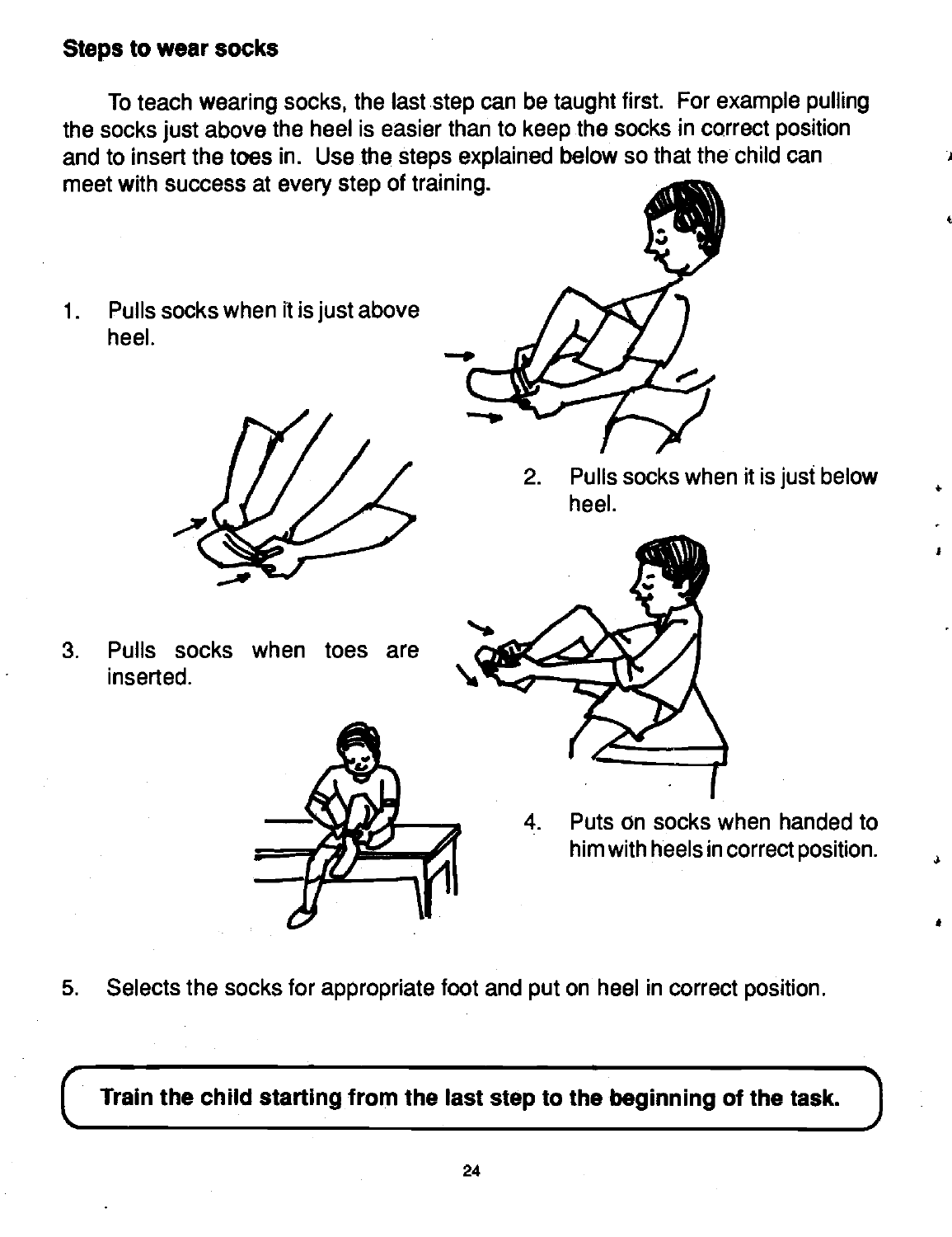<span id="page-30-0"></span>

- \* Initially buttons which are the size of fifty paise coins may be used. Gradually the size can be reduced until the child can successfully manipulate regular sized buttons.
- As far as possible while training let the child fix fasteners on the clothes he is wearing, rather than on others or on button frames.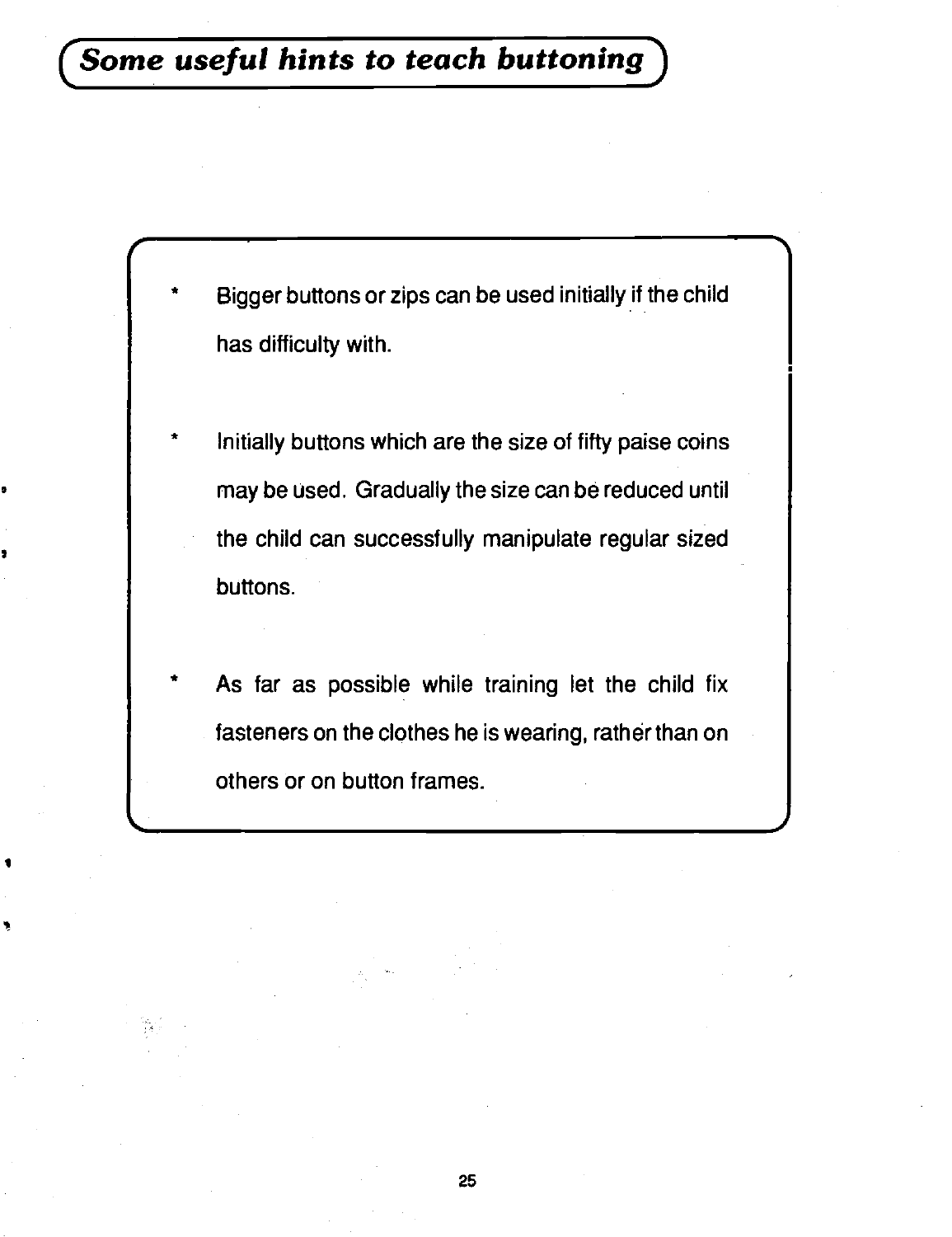Steps for various types of fastening - buttons, hooks, buckles, .....

#### Unbuttoning:

Always train the child to  $1<sub>1</sub>$ unbutton the shirt he is wearing and not the shirt of others oron the button frames. By this, he will be able to independently unbutton faster.

2. Start with the button that is at his chest or stomach level so that he can see when he unbuttons. When he has learnt, he can unbutton the ones near the neck.



3. While training you stand behind the child and it needed physically guide his left thumb and index finger to hold the button, insert in the hole and push. Remember to reward him when he achieves.



3

&

a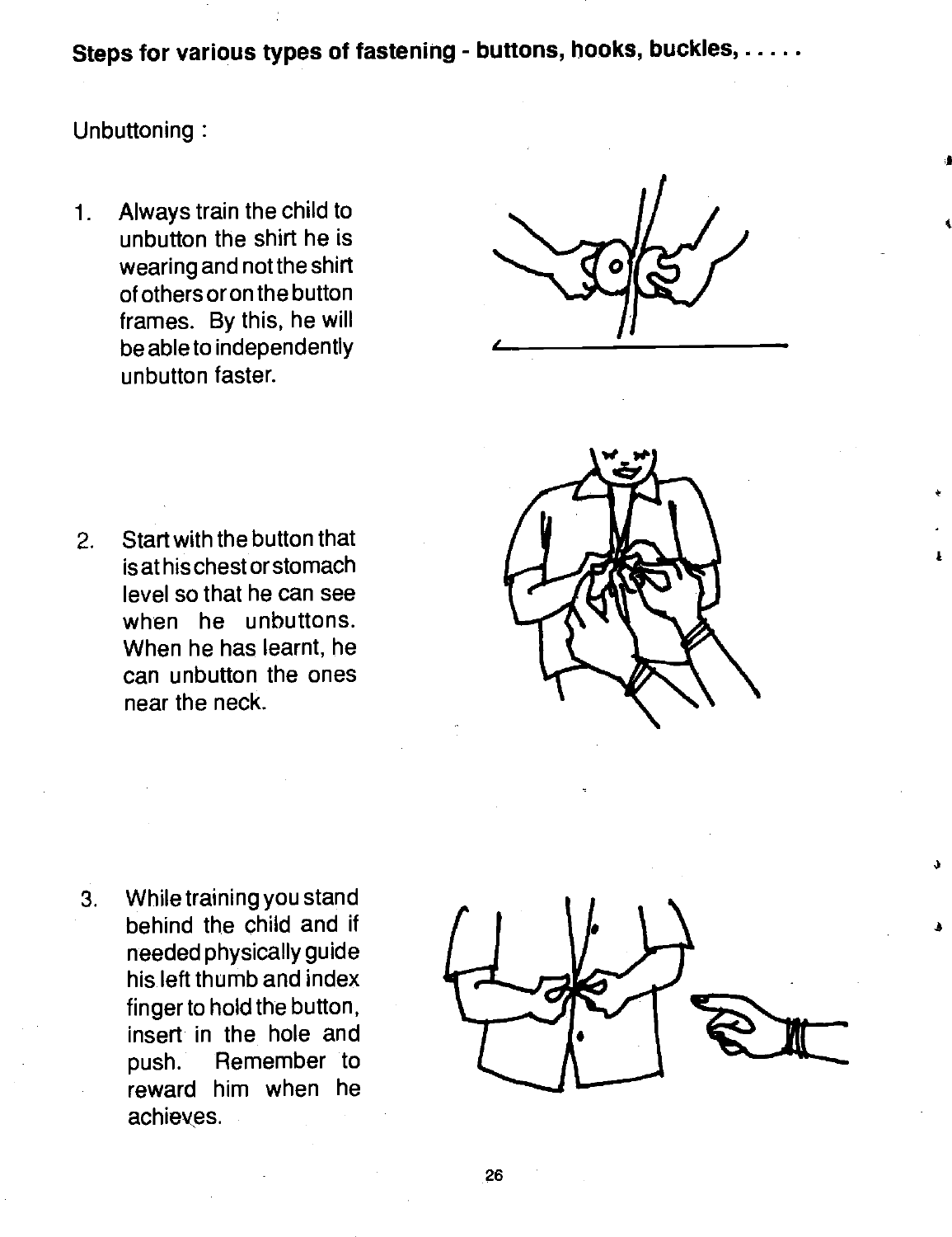- 4. Initially use buttons that are stitched slightly raised from the cloth and fit easily into the hole. When he has learnt the substeps of unbuttoning he could be given the shirts with regular size buttons.
- 5. Buckles are used in belts, sandals and watches. Let him see how the other end of the leather piece is inserted and the pin on the buckle is fixed through the appropriate hole on the leather. Ask him to pull out the leather piece and insert through the loop.
- 6. Hooks are seen mostly on blouses and skirts. Let the child hold the hook with right hand and eye with the left hand thumb and index finger. Hold the hand with hook and pull towards the eye and help her to put through the eye. Give your assistance by standing at the back of the child.

۹

Ý

- 7. Give the belt and pants in hand, let him practice inserting belt through the loops. As he learns train him to do it after wearing the pants. If the child has problems to buckle hooks, velcro and such fastners can be used.
- 8. Wherever there is a need to tie a bow, such as in langa, skirts, pyjamas, ribbons and shoe lace, if the child cannot learn tying, do not waste time on training. Replace with other fasteners - skirt and pyjamas with elastic, ribbon with rubber band and shoe lace with velcro or slip-on shoes.

27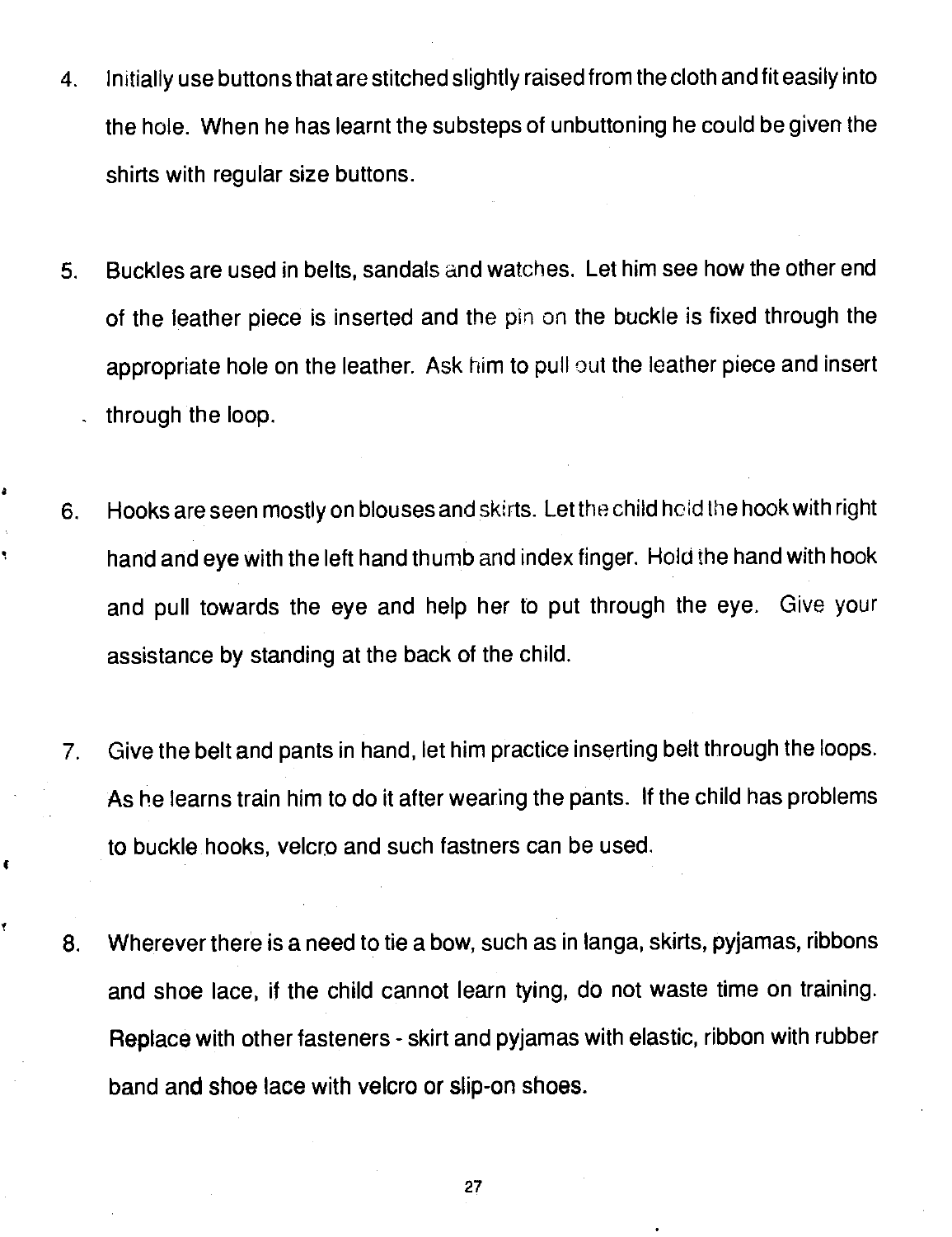#### Unzips, Zips, engages Zipper:

Unzipa:

1. Initially train the child to unzip one fourth way, then one half way, and three fourth way and finally, total length of zip. Let maintain grasp on tab and to unzip fully.



A

t



- 1. Initially assist to grasp the entire zipper with one hand, to take tab in the other hand and to pull.
- 2. Show him how to slide into tab, to engage zipper, and to pull zipper up. This is needed for open jackets.
- 3. Depending on the type of zipper, train to pull up/engage zipper before pulling up.

I-



4. Advise him to get adult's help immediately if the zip gets stuck and not to meddle with it.

> Initial training can be on stiff zips such as in baggages; He can learn to open and close it this way and later move to the zips of flexible clothing which requires slightly more skilled manipulation.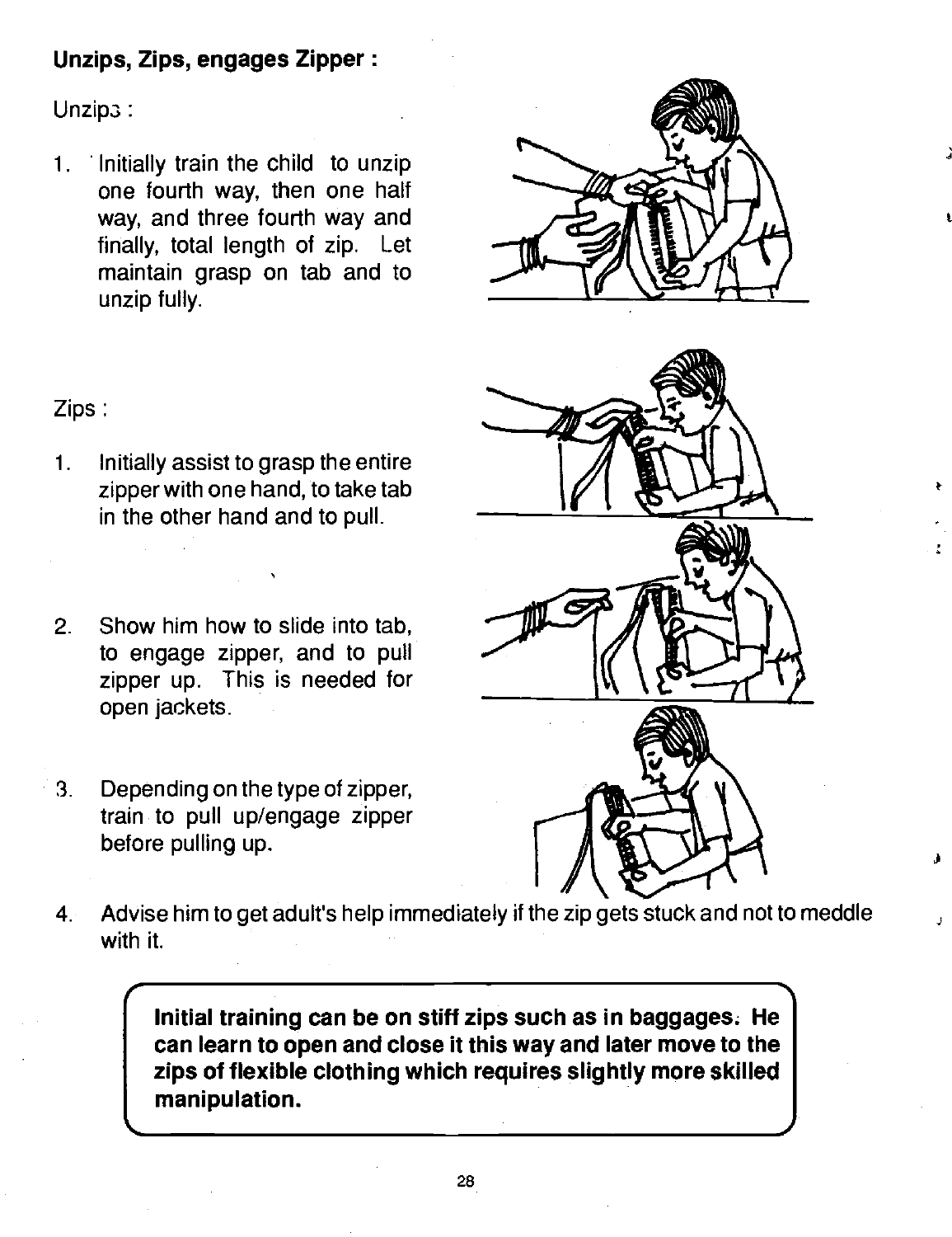### <span id="page-34-0"></span>Selection of clothes for various activities

#### Clothings for play activities

If the child's siblings are provided clothes for sports and games, the child also may be given, depending on the possibility and need. He should also be given chances to play with his peers in the neighbourhood.

Show the dress the chi!d has to wear to go out to play with other children and keep it separately for easy identification.

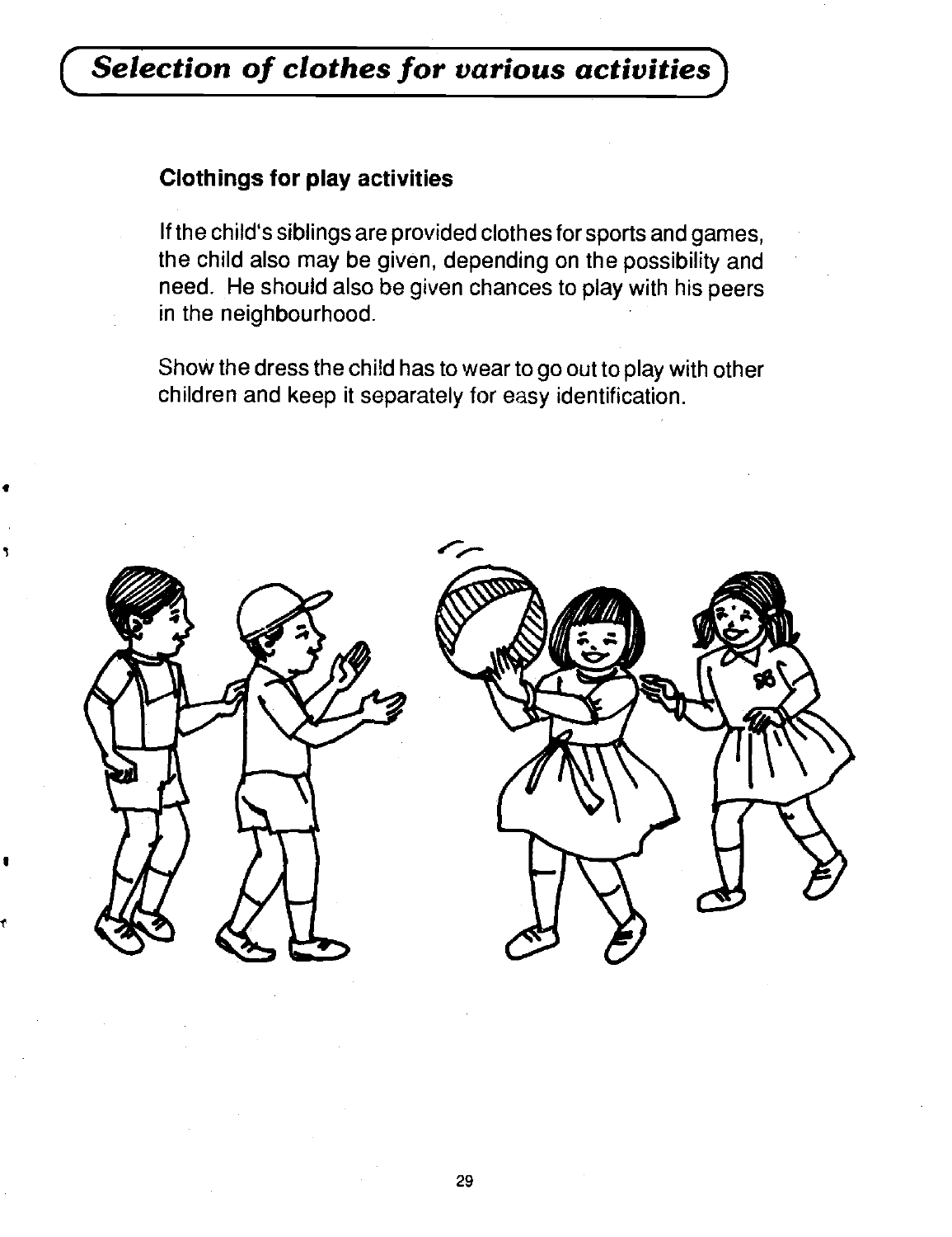### Clothings for leisure time / recreational activities

Make it a habit in the child to use only ordinary dresses meant to wear at home when he is engaged in leisure time or recreational activities such as gardening, listening to music, watching TV and routine household activities. At the same time make sure that the clothes are not totally worn out and faded.



Ŷ.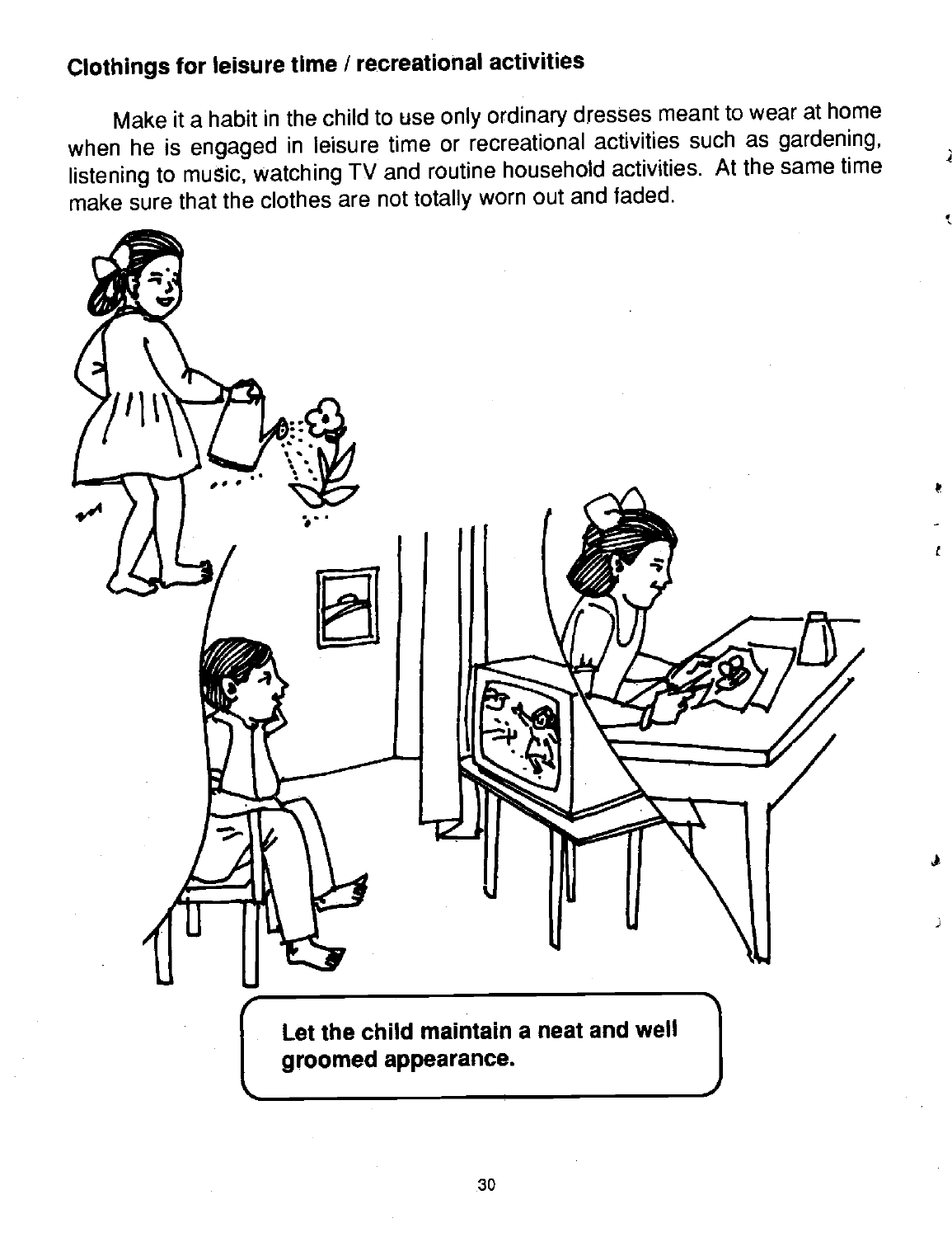### <span id="page-36-0"></span>Appropriate selection of clothes for seasons

#### Selection of clothes for winter

ſ.

ł

- 1. Let the child experience that the weather becomes cold during the months of November, December, January and February. Depending on the region where he lives, the age, the need and the availability, warm clothes may be selected.
- 2. Explain to him that during winter, in order to protect himself warm clothes are needed and that it would also keep him comfortable.
- 3. Show him on T.V., Pictures and if possible real ones the warm clothes and explain their purpose : sweater, woolen socks, caps, gloves, shawl and blanket.

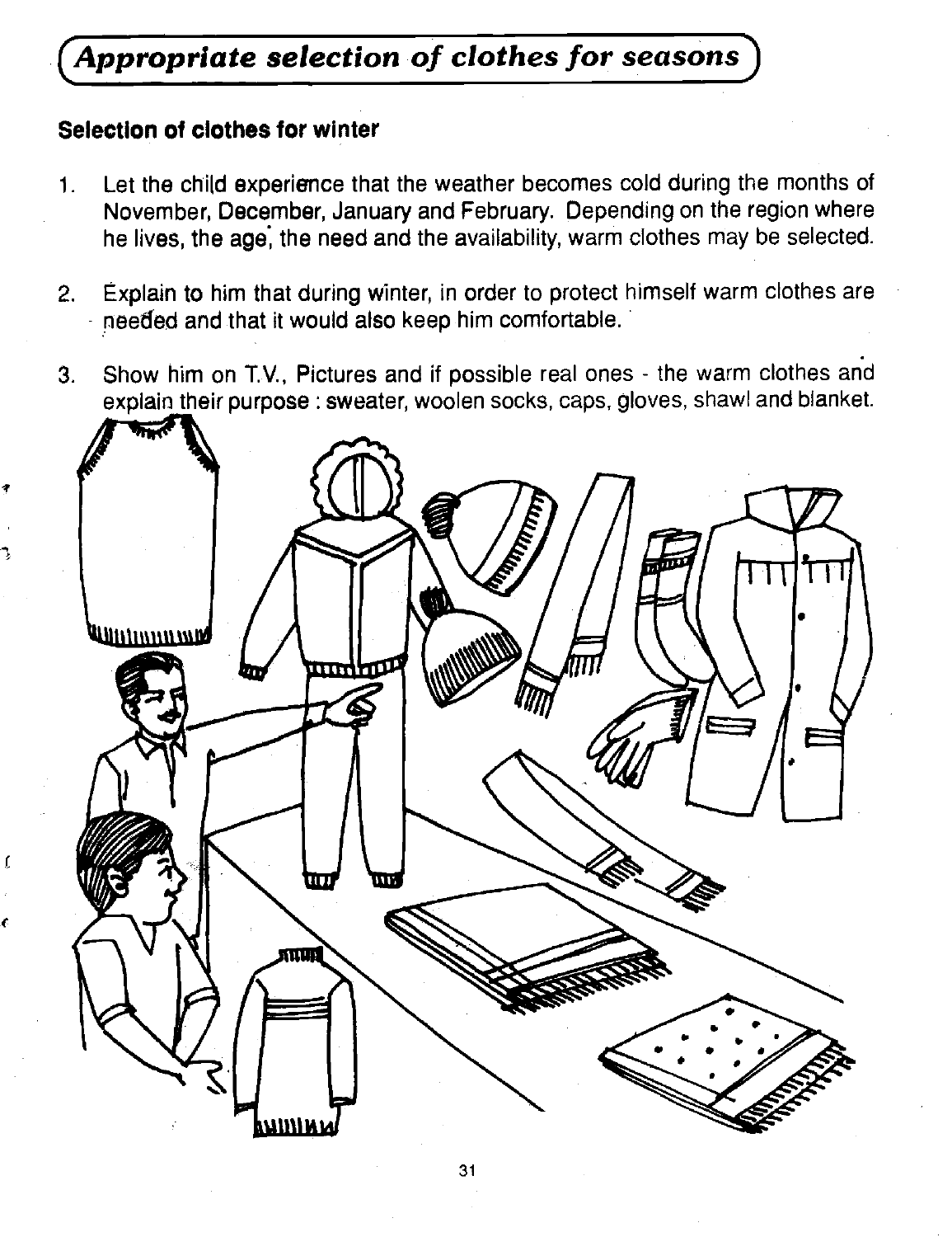#### Selection of clothes for rainy season:

- 1. Describe to the child that there are different seasons in a year. We get rains for about 3 months in a year. During rain, some people use raincoats with caps, and some people use umbrclas when they go out.
- 2. Depending on the environment and habit of the family, train him to use raincoats/ umbrellas.
- 3. Tell him that it is better to wear synthetic clothes than cotton clothes during rainy days. Show him that when water falls on synthetic clothes, it easily drips down and dries sooner than the cotton clothes. It is also easily washable.

4. Before he enters the room guide him to keep the rain coat or umbrella in the proper place to let the water drain.



 $\bullet$ 

4

5. During rainy season, remind<br>him to carry the raincoat/ umbrella and to take care of it. Check whether he brings back carefully.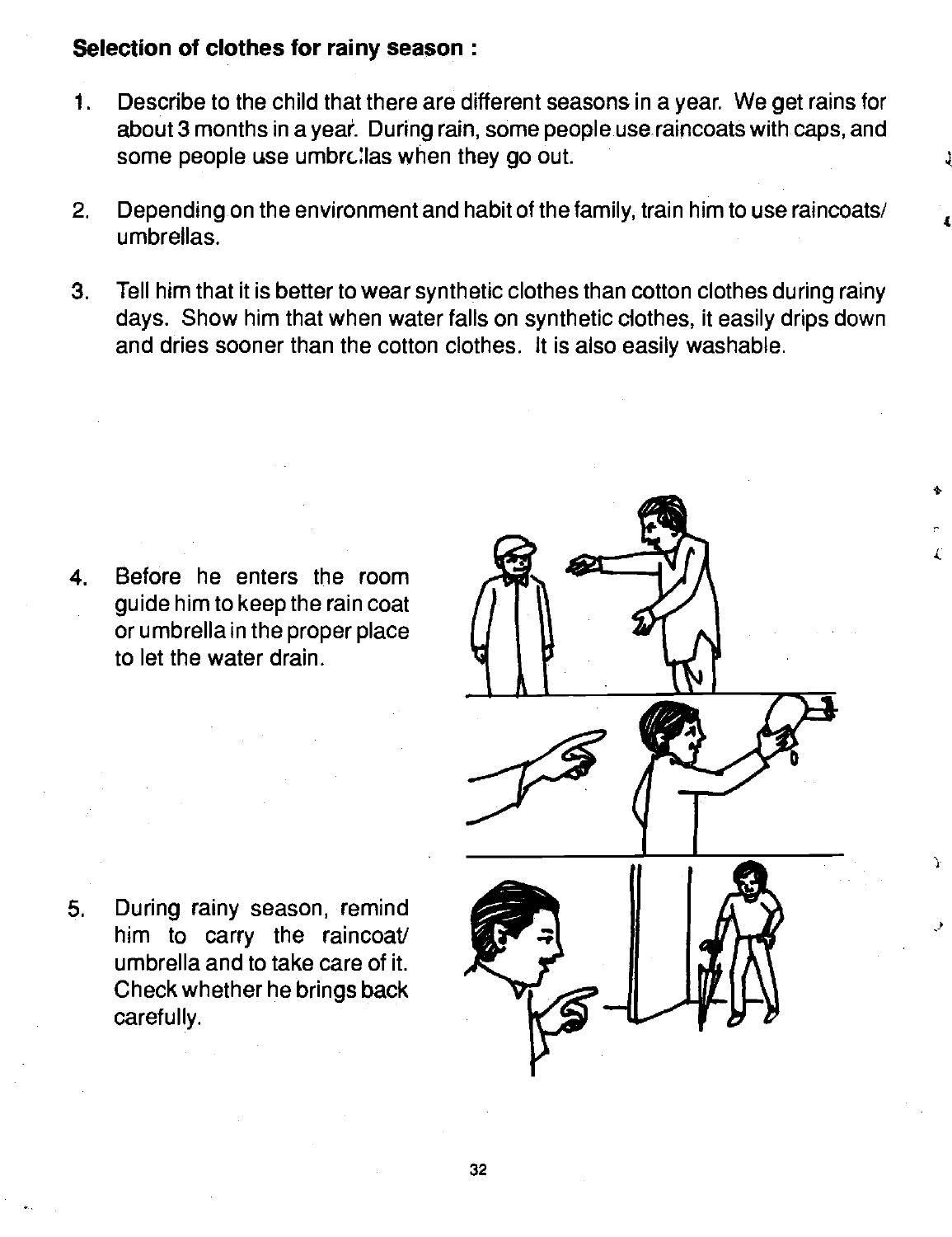6. Train him to open an umbrella when it is needed. Guide from behind, by holding his hand.

7. When it dries, teach him to close it and to keep it in its proper place.

#### Selection of clothes for summer:

- Let the child experience summer season. Compare the various seasons tell him  $1<sub>r</sub>$ that during rainy season we get rain, it is cold during winter season and during summer season it is hot and depending on the geographical area, summer lasts from 4 to 6 months.
- 2. Show him in pictures and daily life that during summer one has to wear light/cotton clothes. The woollen clothes and raincoats are not needed unless one gets fever/rain during summer days.
- 3. Give him chances to select cotton clothes and light clothes which he can wear during summer days.

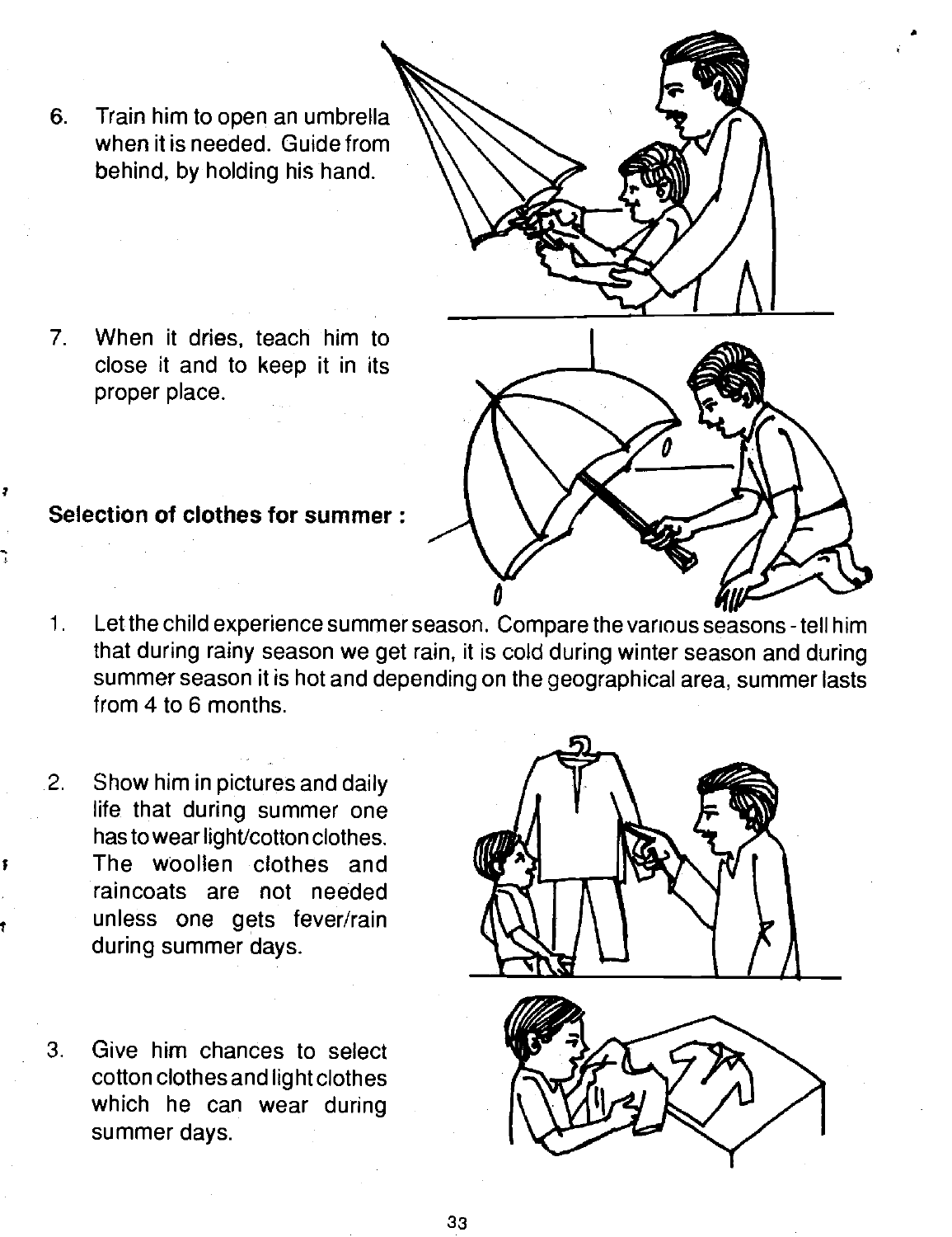### <span id="page-39-0"></span>Selection of clothes for various occasions

Consider the various occasions in which the child might get chances to participate. For example:

Social functions : (Marriage parties, get-togethers, birth day celebrations)



4

 $\mathbf{F}$ 

δ,

Religious functions: (Attending services at church, temple, mosque)

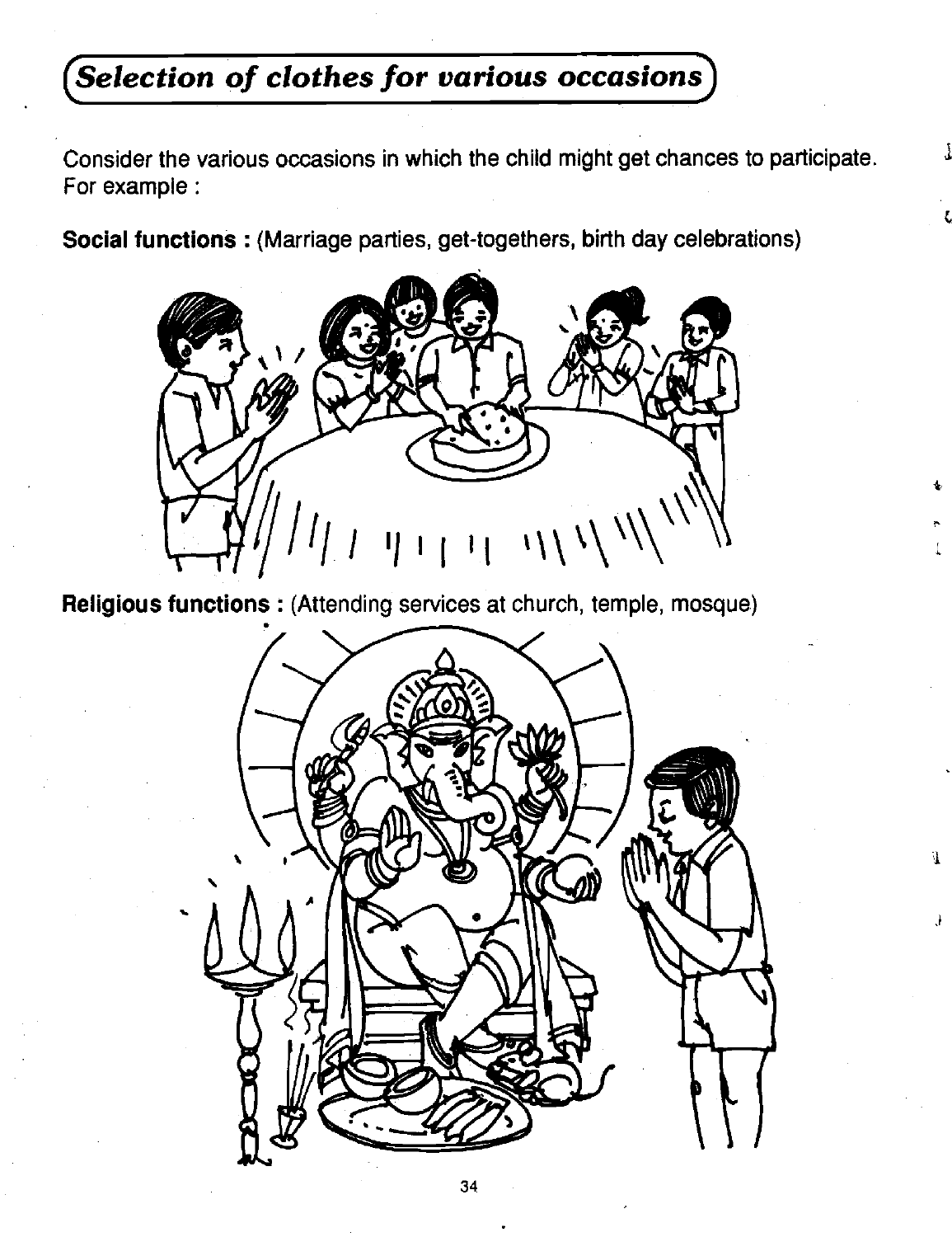Festivals : (Diwali, Dasara, Christmas, Ramzan and so on)

۱



Explain to the child that he should keep the best clothes for social functions. It should not be used in ordinary days.

Tell him about the need to wear neat, and simple dresses when he goes for religious services.

If new clothes are bought for festivals explain the need to wait for the occasion to wear it.

> Keep the child's clothes in a place that is convenient to him. Be sure they are always there. Consistency in arranging the clothes help him to get them by himself.

SI-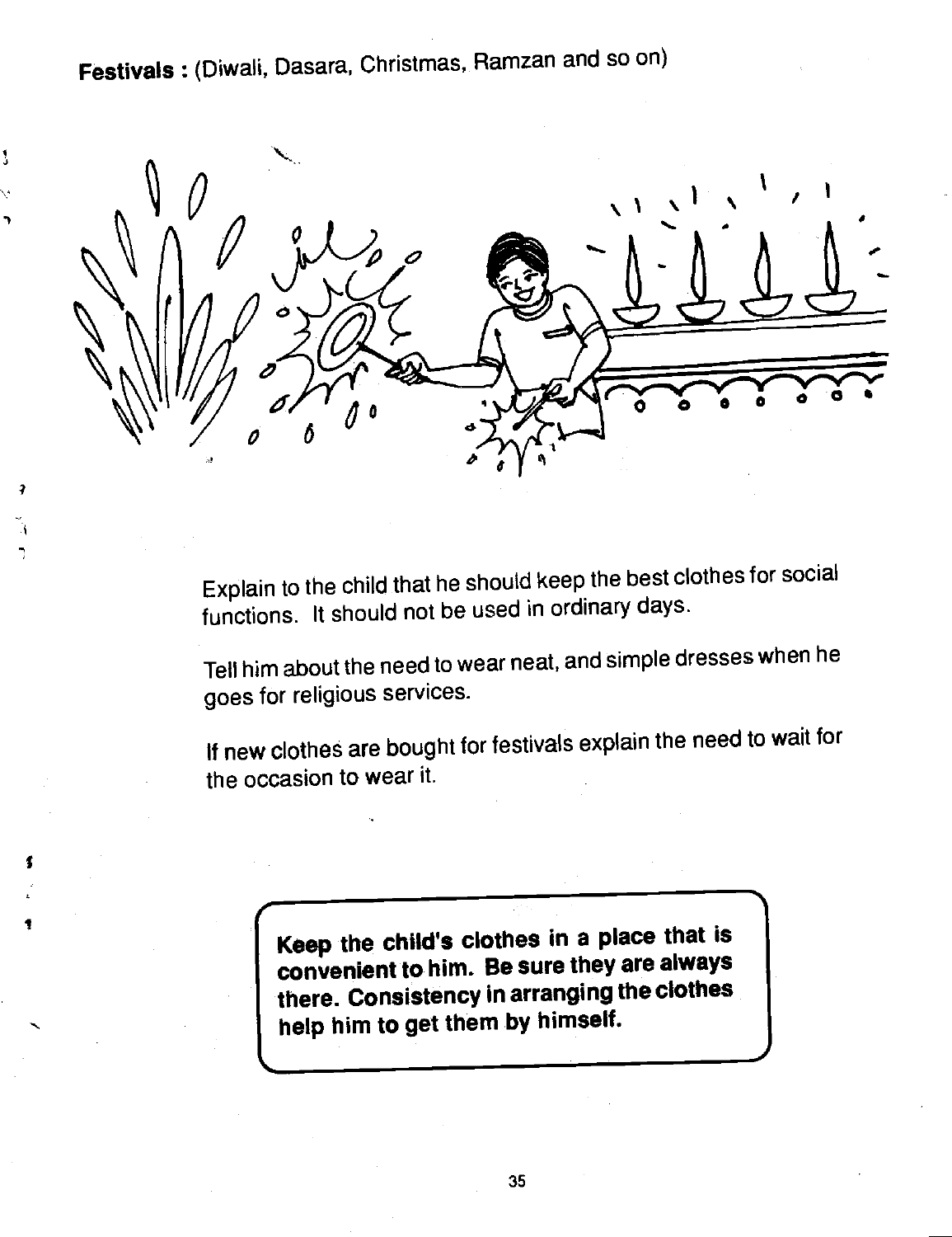### <span id="page-41-0"></span>Selecting clothes from a shop $\rceil$



t

4

 $\mathcal{T}^{\mathcal{A}}$ 

Try to get the child's cooperation andetforts while buying new clothes. As money is needed to purchase clothes, make it a habit for him to save mâney which he gets now and then, in a piggy bank. Let him open it, count it, and come with you to select and buy clothes/dress. By this way colour, size, money concept, and shopping skills can be introduced to your child.

 $\overline{\phantom{a}}$  , and the set of the set of the set of the set of the set of the set of the set of the set of the set of the set of the set of the set of the set of the set of the set of the set of the set of the set of the s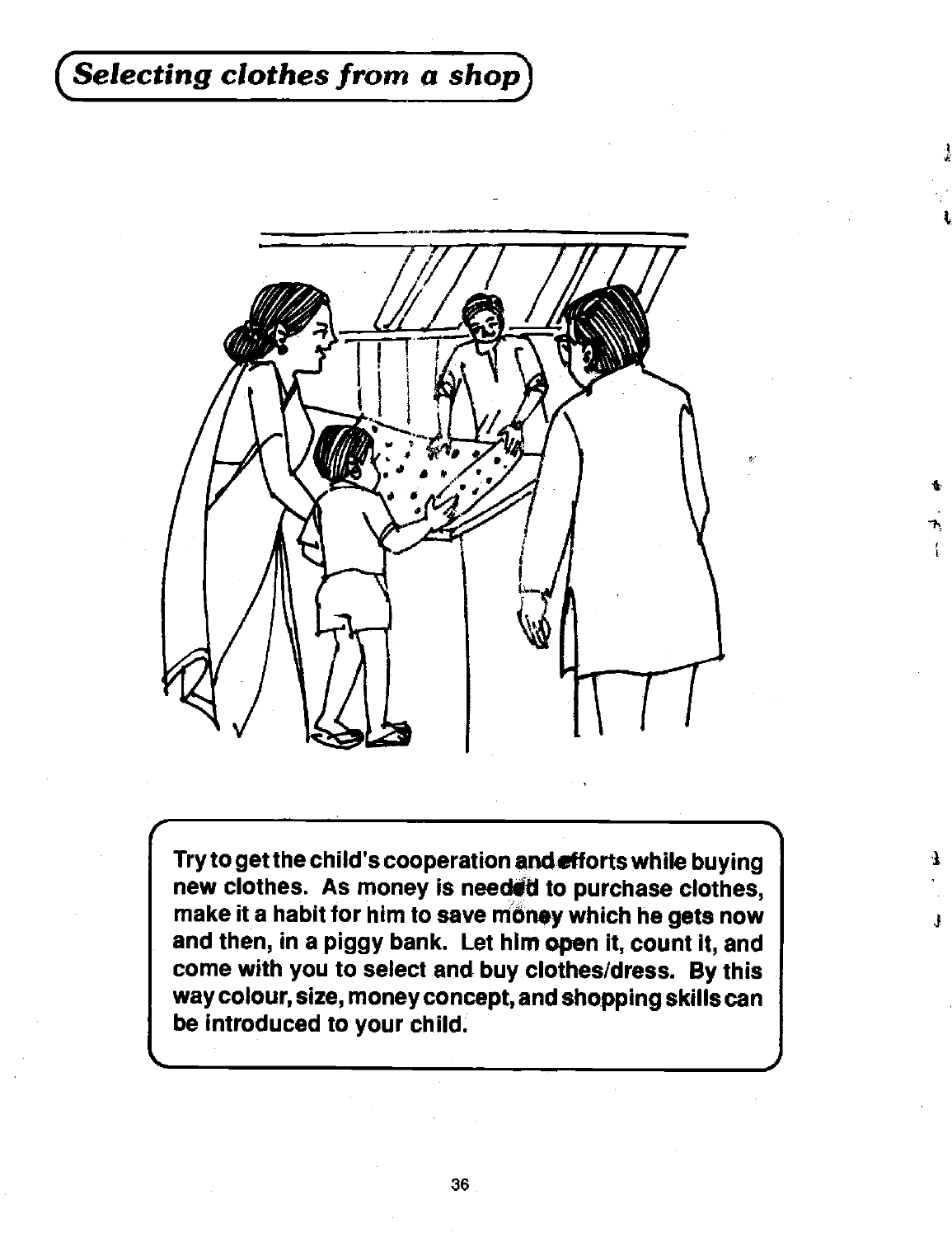### <span id="page-42-0"></span>Maintenance of own clothing

- When the child goes out, insist  $\mathbf{1}$ . on keeping his clothes clean. In case he has to sit somewhere let him check forthe cleanlihess' of the place whether it is clean.
- 2. Train him to wash hishands if hands get dirty and to wipe in handkerchief so that he can keep his clothes clean.
- 3. When he comes back home, insist on changing his clothes and keeping the removed clothes in proper place before he goes to some other activities.
- 4. As the child grows, train him to wash his clothes, dry and to keep it in proper places.
- 5. If the clothestear, or the buttons<br>
Frace come off from the dress take come off from the dress take time to explain to him the need to mend it. Depending on the ability of the child, teach him to sew the buttons and clothes when it tears.